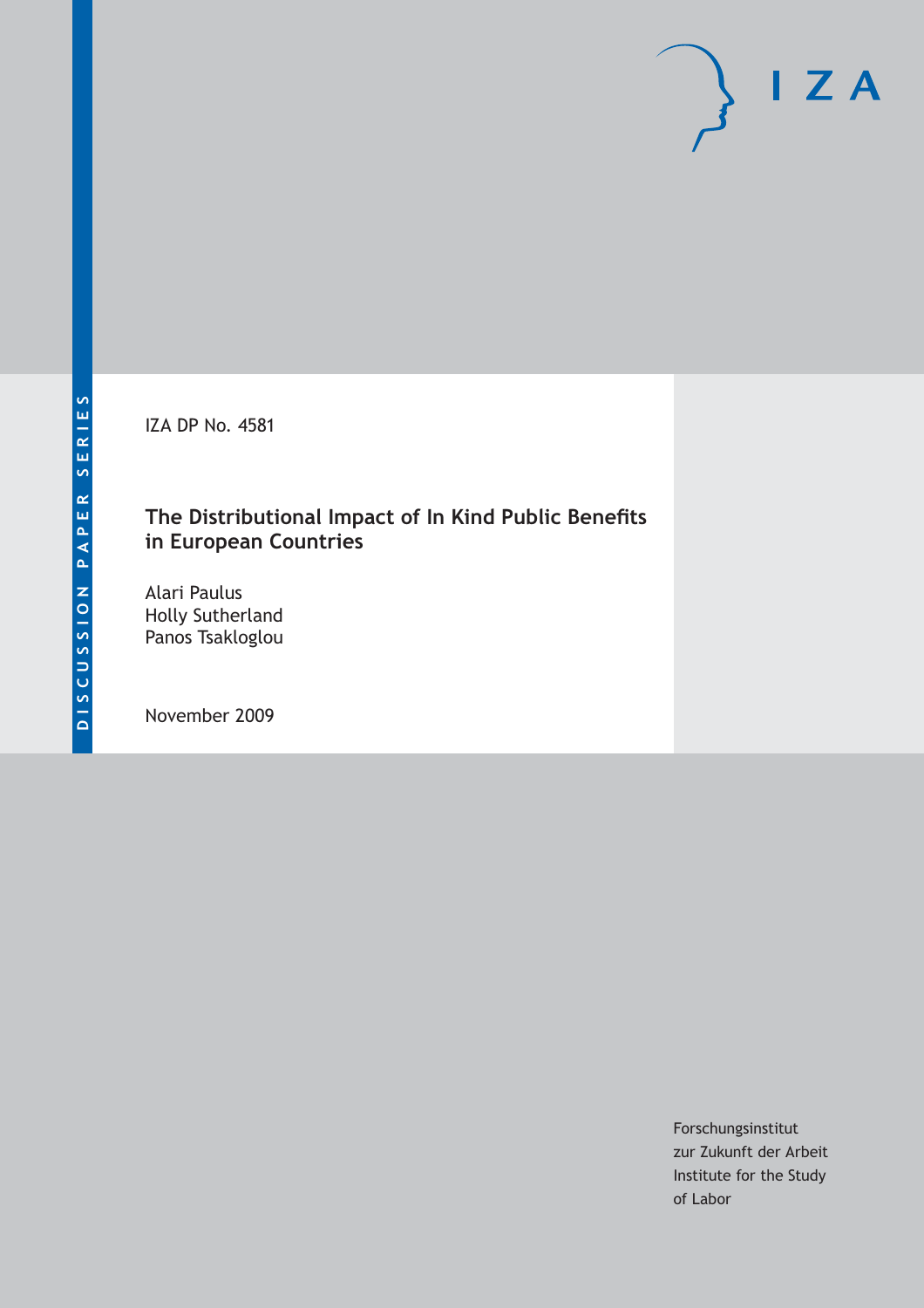# **The Distributional Impact of In Kind Public Benefits in European Countries**

### **Alari Paulus**

*ISER, University of Essex* 

### **Holly Sutherland**

*ISER, University of Essex* 

### **Panos Tsakloglou**

*Athens University of Economics and Business and IZA* 

> Discussion Paper No. 4581 November 2009

> > IZA

P.O. Box 7240 53072 Bonn Germany

Phone: +49-228-3894-0 Fax: +49-228-3894-180 E-mail: iza@iza.org

Any opinions expressed here are those of the author(s) and not those of IZA. Research published in this series may include views on policy, but the institute itself takes no institutional policy positions.

The Institute for the Study of Labor (IZA) in Bonn is a local and virtual international research center and a place of communication between science, politics and business. IZA is an independent nonprofit organization supported by Deutsche Post Foundation. The center is associated with the University of Bonn and offers a stimulating research environment through its international network, workshops and conferences, data service, project support, research visits and doctoral program. IZA engages in (i) original and internationally competitive research in all fields of labor economics, (ii) development of policy concepts, and (iii) dissemination of research results and concepts to the interested public.

IZA Discussion Papers often represent preliminary work and are circulated to encourage discussion. Citation of such a paper should account for its provisional character. A revised version may be available directly from the author.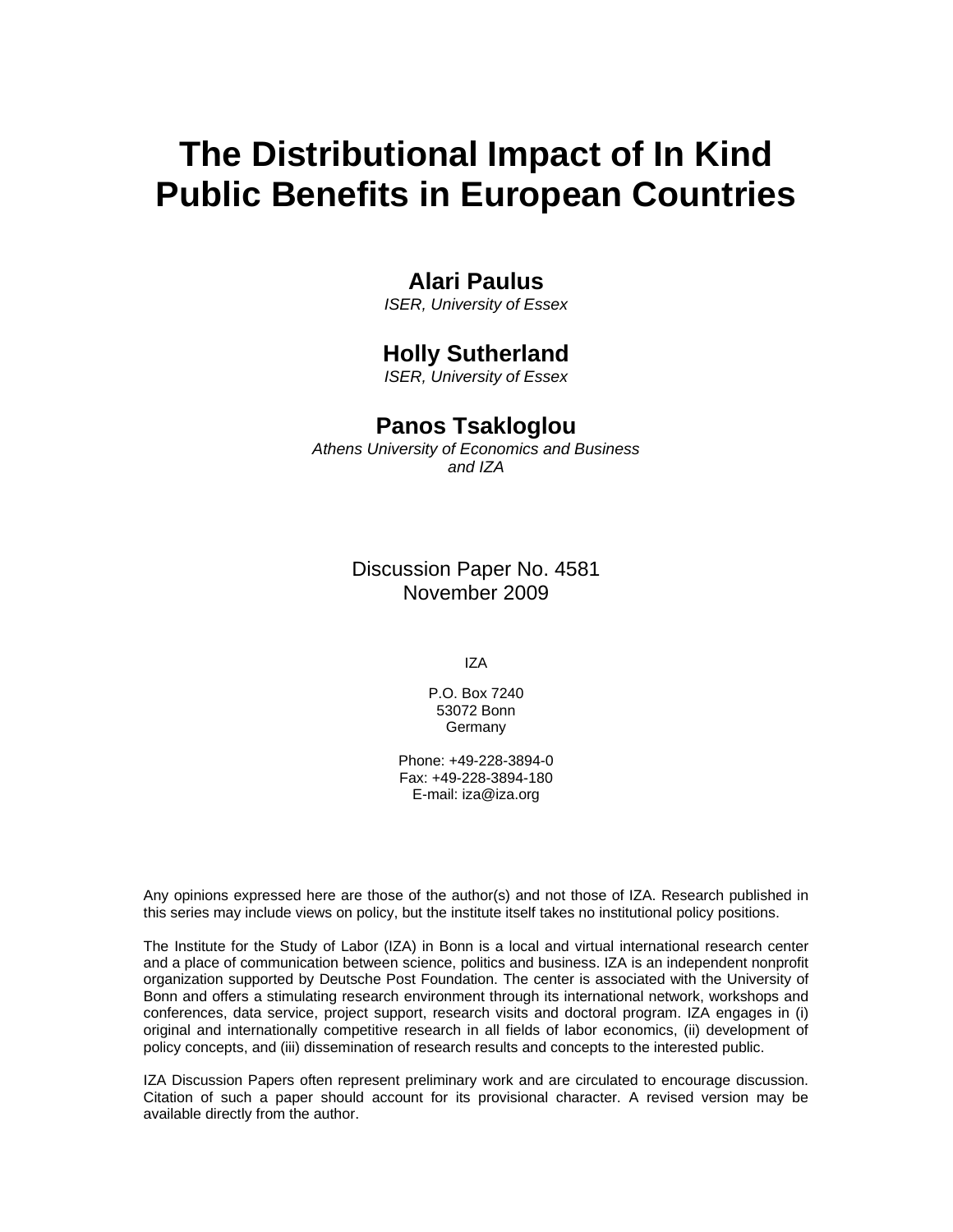IZA Discussion Paper No. 4581 November 2009

# **ABSTRACT**

# **The Distributional Impact of In Kind Public Benefits in European Countries**

International comparisons of inequality based on measures of disposable income may not be valid if the size and incidence of publicly-provided in kind benefits differ across the countries considered. The benefits that are financed by taxation in one country may need to be purchased out of disposable income in another. We estimate the size and incidence of in kind or "non cash" benefits from public housing subsidies, education and health care for five European countries using comparable methods and data. Inequality in the augmented income measure is dramatically lower than in disposable income, with the effects of the three components varying in importance across countries. Adapting equivalence scales to take proper account of differences in needs for health care and education across population members reduces the scale of the effect, but does not eliminate it.

JEL Classification: I38

Keywords: inequality, in kind transfers, cross-national comparisons

Corresponding author:

Panos Tsakloglou Department of International and European Economic Studies Athens University of Economics and Business 76 Patission Street Athens 10434 Greece E-mail: panos@aueb.gr

<sup>-</sup>\* The analysis on which this paper is based was carried out as part of the AIM-AP project which was funded by the European Commission Framework Programme 6, 2006-09 under Priority 7 Citizens and Governance in a Knowledge-based Society [Project no. 028412]. AIM-AP stands for "Accurate Income Measurement for the Assessment of Public Policies" and estimating the value and incidence of noncash incomes – private as well as public – was one of three related objectives of the project as a whole. See http://www.iser.essex.ac.uk/research/euromod/aim-ap-project for more information. We are grateful to Tim Callan, Francesco Figari, Joachim Frick, Tim Smeeding, Gerlinde Verbist and Francesca Zantomio, on whose work we draw heavily. We also thank the other project participants for their contributions of national-level analysis, as well as for valuable discussions and insights: Conchita d'Ambrosio, Kieran Coleman, Chiara Gigliarano, Tim Goedemé, Markus Grabka, Olaf Groh-Samberg, Claire Keane, Christos Koutsambelas, Stijn Lefebure, Mattia Makovec, Killian Mullen and Klaas De Vos. We are also indebted to all past and current members of the EUROMOD consortium for the construction and development of EUROMOD. However, any errors and the views expressed in this paper are the authors' responsibility.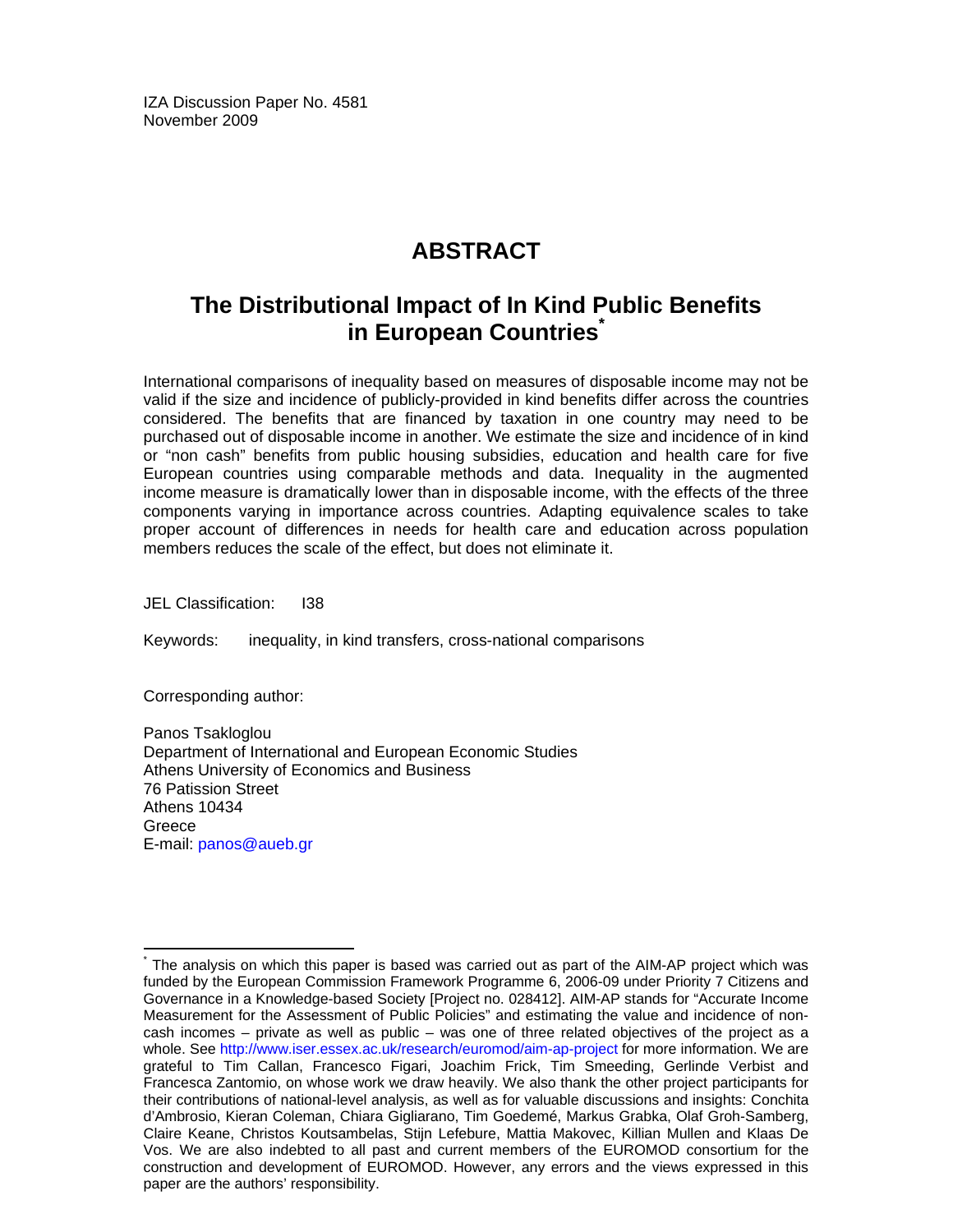IZA Discussion Paper No. 4581 November 2009

### **NON-TECHNICAL SUMMARY**

The usual practice when performing inter-temporal or cross-country comparisons of inequality and poverty is to rely on distributions of disposable income. This practice may be misleading since an individual's command over resources is determined not only by her spending power over commodities she can buy in the market but also by resources available to her through the in kind provisions of the welfare state as well as private non cash incomes. The contribution of cash and non-cash income components to total (augmented) income is likely to vary considerably both across time and across countries, thus introducing biases in the corresponding comparisons.

The present paper provides estimates of the size and incidence of three publicly provided services (housing, education and health care) in five European countries (Belgium, Germany, Greece, Italy and the UK). Cross-country differences are considerable. In the five countries examined in the paper, the value of their services is equal to 17.5%-26.7% of total household disposable income. Yet, in all countries, the corresponding in kind transfers appear to reduced measured inequality and (relative) poverty very substantially. The effect is more pronounced in households with children or elderly persons.

Nevertheless, doubts are raised regarding the appropriateness of static incidence analysis – that is standard practice in the corresponding literature – without adjusting the equivalence scales for the extra needs of households for education and health care services. Once equivalence scales are adapted to take proper account of differences in needs for health care and education across population members, the redistributive effect of the in kind public transfers appears to decline, but, in most countries, it is not eliminated.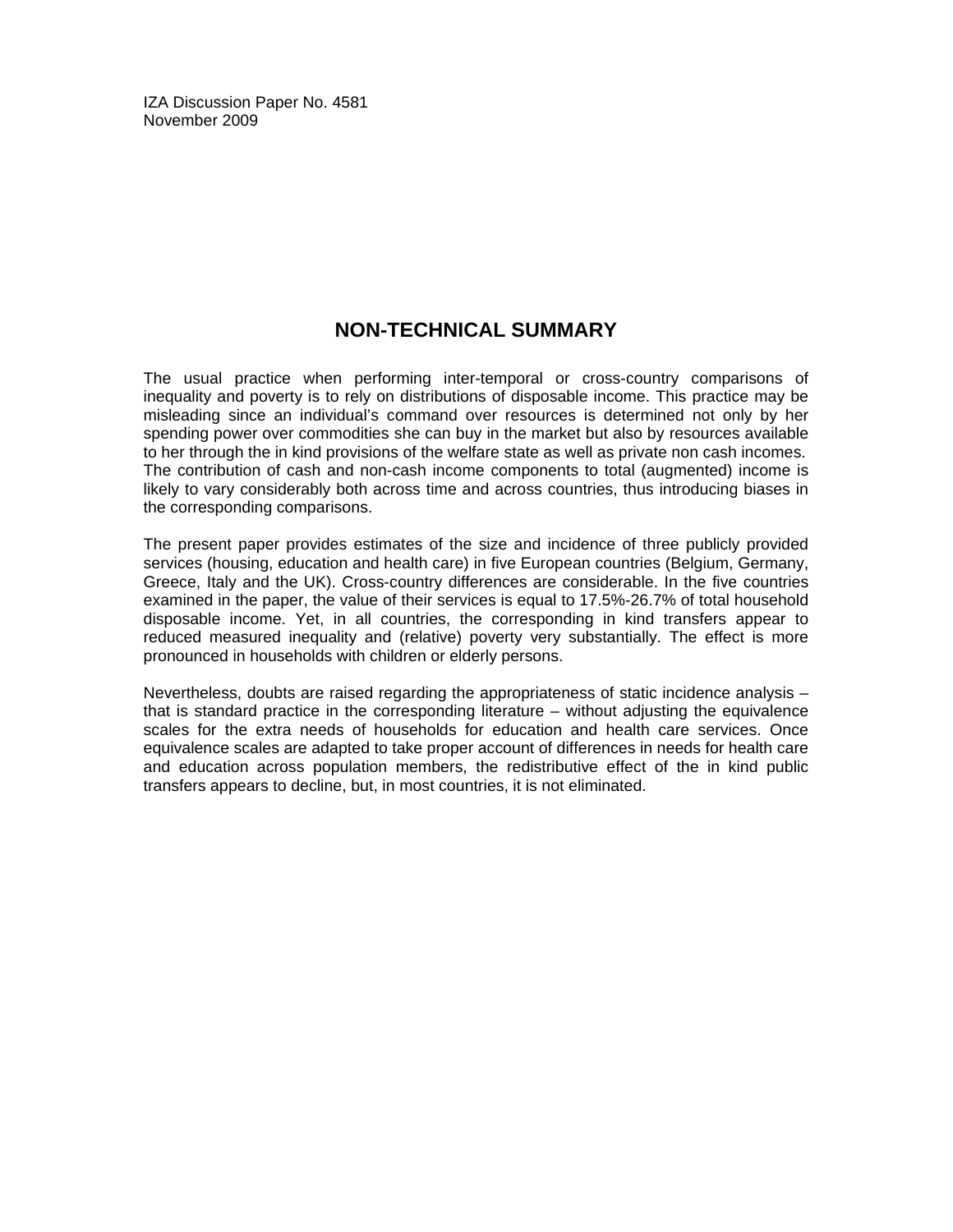#### **Introduction**

-

A household's command over resources is determined not only by its spending power over commodities it can buy but also by resources available to the members of the household through the in kind provisions of the welfare state as well as private non cash incomes. The omission of non cash incomes from the concept of resources used in distributional studies may call into question the validity of comparisons, both time-series within a particular country and cross-sectional comparisons across countries. For example, comparing the income distributions of two countries, one where health services are primarily covered by private out of pocket payments and another where such services are provided free of charge by the state to the citizens is likely to lead to invalid conclusions about the relative degree of inequality and, perhaps, policy implications. Further, this omission can have important implications for the efficient targeting of resources aiming to reduce inequality or mitigate poverty.

Studies using national or cross-national information for developed countries employing a variety of techniques and examining the distributional effects of in kind public transfers, mainly in the fields of public education and public health care, suggest that in kind transfers are more equally distributed than disposable income and, thus, reduce aggregate inequality.2 In quantitative terms, cross-country differences in the effects of in kind transfers seem to be substantial, but it is not always clear whether such differences are genuine or can be attributed to methodological choices made by the researchers.

The aim of this paper is to extend previous analyses of the distributional effects of welfare state programs in rich countries and focus on three of the most important public transfers in kind, namely, public education services, public heath care services and public housing, and analyse their short-term distributional effects in a strictly comparable framework in five EU countries (Belgium, Germany, Greece, Italy and the UK).3 Unlike other publicly provided

<sup>2</sup> See, for example, O'Higgins and Ruggles (1981), James and Benjamin (1987), Lampman (1988), Smeeding et al. (1993), Evandrou et al. (1993), Whiteford and Kennedy (1995), Steckmest (1996), McLennan (1996), Huguenenq (1998), Tsakloglou and Antoninis (1999), Antoninis and Tsakloglou (2001), Sefton (2002), Caussat et al. (2005), Jones et al. (2008), Harding et al. (2006), Aaberge and Langørgen, (2006), Garfinkel et al. (2006), Marical et al. (2006) and Wolff and Zacharias (2006).

<sup>&</sup>lt;sup>3</sup> These countries vary substantially in their standard of living as approximated by GDP per capita and represent three of the four welfare state regimes encountered in developed countries: "Liberal" (UK), "Continental" (Germany, Belgium) and "Southern" (Italy, Greece) (Esping-Andersen, 1990; Ferrera, 1996). National expertise was an essential input into the analysis reported here. The AIM-AP project did not include expertise on any country belonging to the "Social democratic" welfare state regime and, hence, no such example is included in our analysis.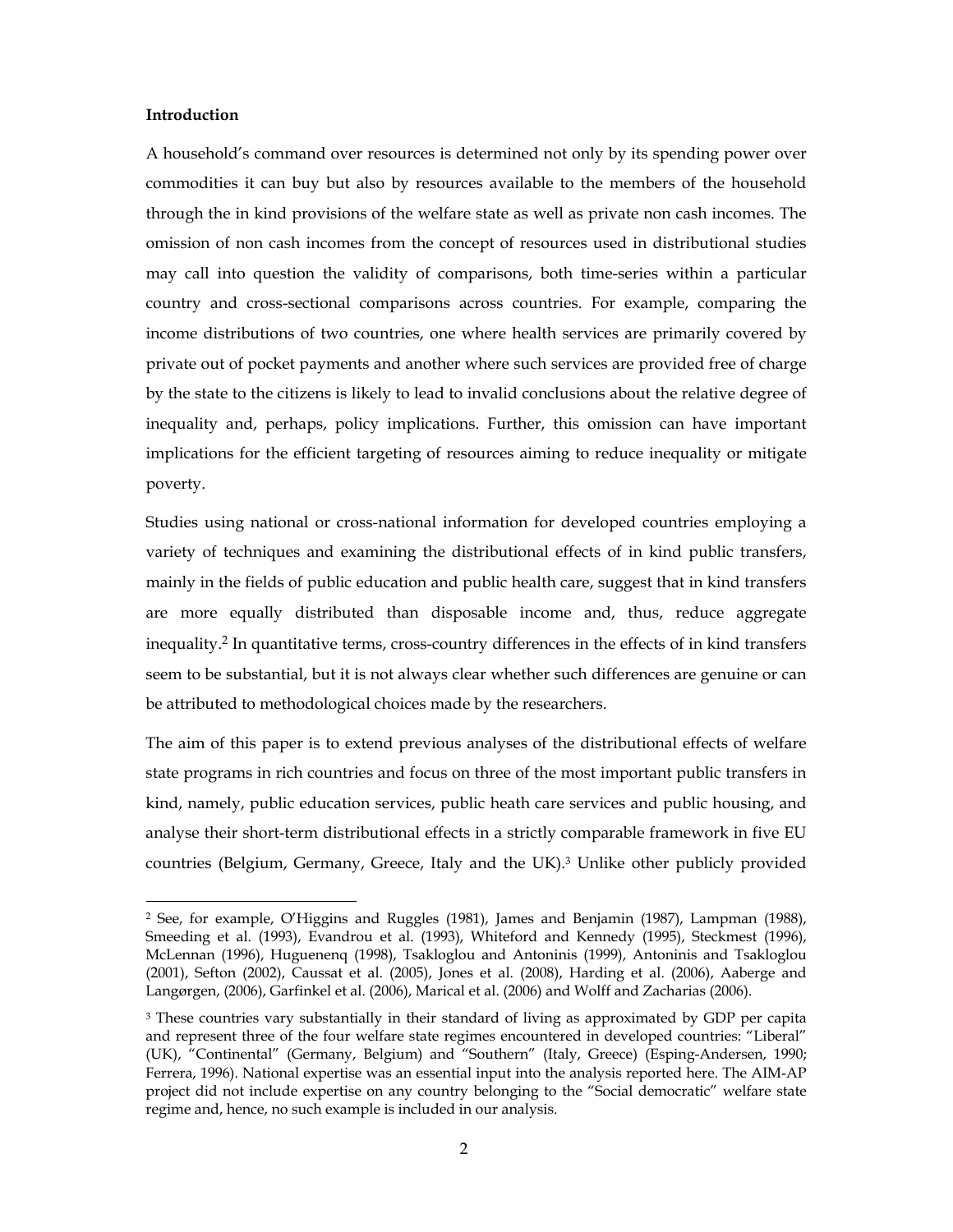services, such as those in the fields of national defence and public order, the benefits of health care and education are relatively easy to quantify and allocate to particular members of the population. In the countries considered in the paper public education and public health care services are (almost) universal benefits, while in-kind public housing (where it exists) is largely targeted on those with greater housing needs, who tend to be those on lower incomes.

The methods of calculating the value of each of the three sources of in kind benefits are described in the next section and ways of identifying beneficiaries are discussed. In order to carry out distributional analysis, their incidence is measured by allocating them to appropriate individuals or households within income surveys for each country, which are also described. This is followed by a presentation of the main results of the distributional analysis, showing the effects of the three non cash elements of income in terms of their relative importance in aggregate and across the cash income distribution. Their effects are compared with those of the cash benefits systems and their overall impact on measures of inequality and poverty are described. The following section discusses the welfare interpretation of the empirical findings and outlines an alternative approach using different sets of equivalent scales, providing some empirical illustrations. A final section concludes.

#### **Methods and Data**

The main guiding principle that is adopted in calculating the monetary value of each of the three in kind transfers, and in allocating them to households, is to do so in a manner that is comparable across the five countries considered. As far as possible, the micro-data used to provide information on characteristics and cash income are taken from household survey sources that are broadly comparable in terms of methods used to collect them, period in time and content (Table 1). Our results cover the effects on the whole population living in households rather than other institutions in each country. The household samples are large ranging from 5,275 in Belgium to 28,860 in the UK, as shown in Table 1. These data were chosen because they also provide the input data for EUROMOD, the EU tax-benefit microsimulation model which is described in more detail at the end of this section. As well as allowing us to establish the distributional effects of the three non cash benefits, using our estimates within EUROMOD also enables the size and effects of the non cash benefits to be compared with those of cash benefits and direct taxes, as included in standard measures of disposable income. The income distributions augmented with non cash benefits can be used to evaluate the distributional effects of cash policy changes and, in specific circumstances the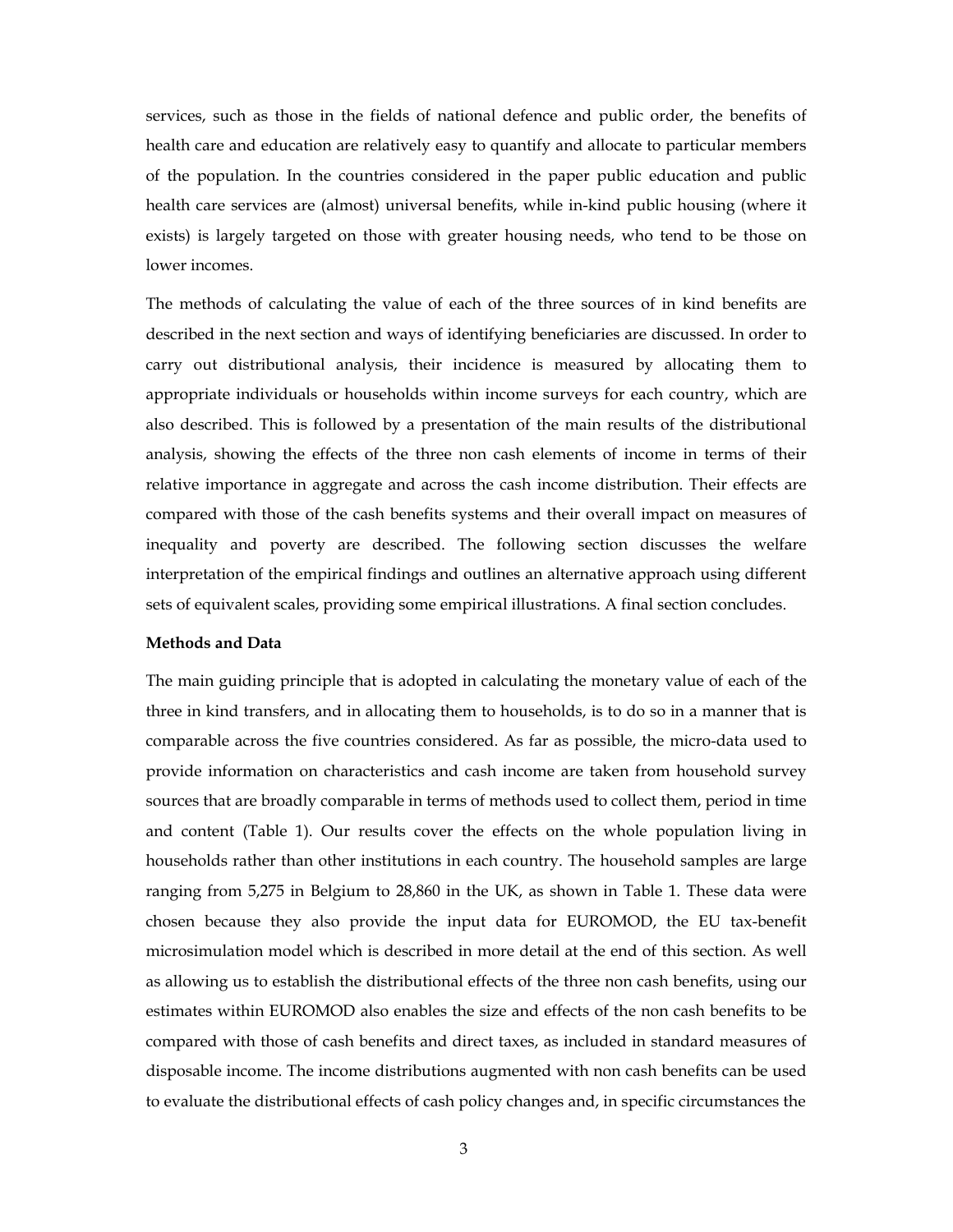|         |                                   | Date of | Reference             | Sample sizes    |          |         |  |
|---------|-----------------------------------|---------|-----------------------|-----------------|----------|---------|--|
| Country | Dataset<br>collection             |         | period for<br>incomes | House-<br>holds | Children | Elderly |  |
| Belgium | EU-SILC                           | 2004    | 2003                  | 5,275           | 2,945    | 1,881   |  |
| Germany | German Socio-<br>Economic Panel   | 2002    | 2001                  | 11.194          | 5,658    | 3,753   |  |
| Greece  | Household Budget<br>Survey        | 2004/5  | 2004                  | 6,555           | 3.011    | 3,830   |  |
| Italy   | Italian version of<br>EU-SILC     | 2004    | 2003                  | 24,204          | 10.335   | 11,041  |  |
| UK      | <b>Family Resources</b><br>Survey | 2003/4  | 2003/4                | 28,860          | 16.585   | 11,047  |  |

Table 1. Income data sets used in the analysis

Acknowledgment: EUROMOD data sources are the EU Statistics on Incomes and Living Conditions (EU-SILC) made available by Eurostat (under contract EU-SILC/2007/03); the public use version of the German Socio Economic Panel Study (GSOEP) made available by the German Institute for Economic Research (DIW), Berlin; the Greek Household Budget Survey (HBS) made available by the National Statistical Service of Greece; the Italian version of the EU-SILC made available by ISTAT; and the Family Resources Survey (FRS), made available by the UK Department for Work and Pensions (DWP) through the Data Archive. Material from the FRS is Crown Copyright and is used by permission. None of the data providers bears any responsibility for the analysis or interpretation of the data reported here.

Notes: Children are defined as persons aged 17 or below; elderly are defined as persons aged 65 or above.

non cash elements can be manipulated to expand the scope of policy changes that can be examined by EUROMOD.

The estimates of inequality indices derived in the later sections of the paper rely on static incidence analysis under the assumption that public transfers in kind do not create externalities. No dynamic effects are considered in the present analysis. In other words, it is assumed that the beneficiaries of the public transfers are exclusively the recipients of the transfers (and the members of their households). Any benefits such services might create (such as a healthy and educated workforce) or losses to the non-recipients are excluded from the analysis. Of course, the presence of non cash benefits means that taxes are higher than they otherwise would be. Non cash benefits are typically financed from many sources, including the direct taxes and social insurance contributions paid by both recipients and non-recipients.

Moreover, in the cases of public education and public health care it is assumed that the value of the transfer to the beneficiary is equal to the average cost of producing the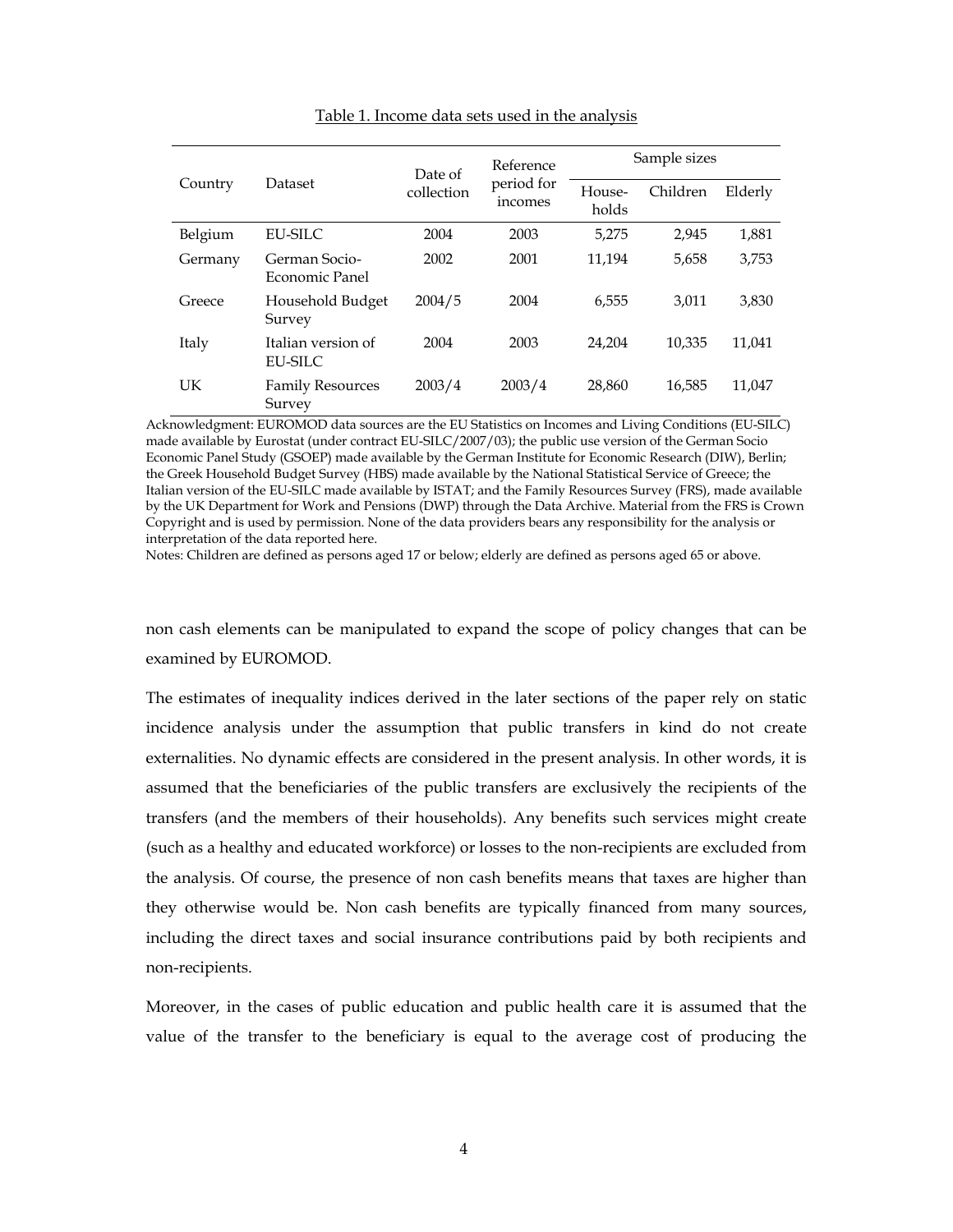corresponding services.4 Similar assumptions are standard practice in the analysis of the distributional impact of publicly provided services (Jones et al., 2008; Marical et al., 2006; Smeeding et al., 1993). 5

The following three sub-sections describe how the estimates of non cash income were derived for each of the three components.

#### *Education*

-

Information on spending per student in primary, secondary and tertiary education is derived from OECD (2006). Each student in a public education institution (or a heavily subsidized private education institution) identified in the income survey (see Table 1) is assigned a public education transfer equal to the average cost of producing these services in the corresponding level of education. Then, this benefit is assumed to be shared by all household members. In other words, it is implicitly assumed that in the absence of public transfers the students and their families would have to undertake the expenditures themselves.

Because of limitations on the information available on education in some of the income surveys we focus on three levels of education (primary, secondary and tertiary), thus leaving aside other levels such as pre-primary education and suppressing distinctions, such as those between different types of secondary and tertiary education which may be important in some countries. Estimates of public spending per student in primary, secondary and tertiary public education institutions were derived using the information of OECD (2006) and they are shown in Table 2 (estimates in current euros). 6

<sup>4</sup> In order to preserve cross country comparability, the estimates of public education transfers by level of education and public health care transfers by age group do not vary by region within countries. However, in countries where public education and/or public health care are organized at the regional level and the relevant information is available, estimates were also derived exploiting the corresponding regional variation. The results can be found in the national reports that are available in AIM-AP's website, but they are not substantially different from the results reported below.<br><sup>5</sup> Naturally, if it is assumed that the public sector is less efficient in producing these services than the

private sector, our results as well as the results of almost all empirical studies in the field may overestimate their redistributive effects. However, no strong evidence of such inefficiencies can be found in the literature (see, for example, Willner and Parker (2007) who conclude that "Thus while public sector inefficiency is sometimes seen as a stylised fact, it appears from the empirical evidence that a change of ownership from public to private is not necessarily a cure for an under-performing organisation. In a different framework, see Afonso and St. Aubyn (2005) and Afonso et al.(2005) who examine the efficiency of the public sector in a comparative cross-sectional setting.

 $6$  More specifically, figures from Table X2.5 (p. 434) (Annual expenditure on educational institutions per student for all services (2003) in equivalent euros converted using PPP, by level of education based on full-time equivalents) were multiplied by the estimates of the share of public expenditures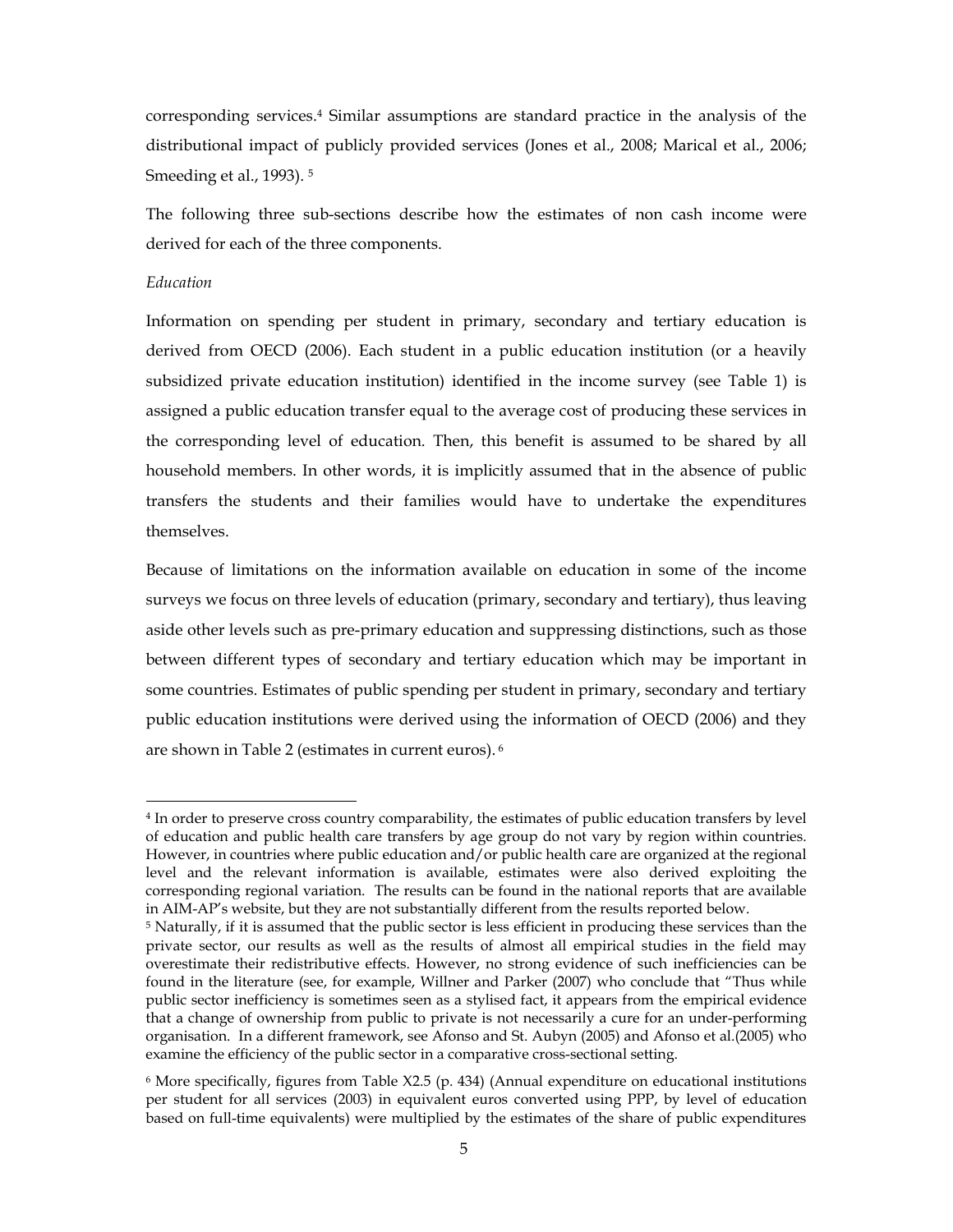|                | Level of education |           |                           |  |  |  |  |
|----------------|--------------------|-----------|---------------------------|--|--|--|--|
| Country/year   | Primary            | Secondary | Tertiary<br>(without R&D) |  |  |  |  |
| Belgium 2003   | 4662               | 5814      | 5809                      |  |  |  |  |
| Germany 2001   | 3131               | 4857      | 5410                      |  |  |  |  |
| Greece 2004    | 2541               | 2984      | 2772                      |  |  |  |  |
| Italy 2003     | 5310               | 5723      | 3264                      |  |  |  |  |
| <b>UK 2003</b> | 3989               | 4972      | 5207                      |  |  |  |  |

Table 2. Public spending per student in three educational levels (in current euros)

Source: OECD (2006).

-

In all countries public spending per secondary education student is higher than the corresponding figure for primary education. However, in some countries such as Germany and Belgium the differences are quite large, while in others, such as Italy and Greece, the differences appear to be relatively small. Comparisons of spending per student in tertiary education depend on the treatment of public R&D expenditures. Because their main beneficiaries are not the students, estimates of public transfers to tertiary education students are calculated net of R&D public expenditures.

Tertiary education students living away from their parental homes pose the broader question of whether household income is a good approximation of their standard of living. Analysis which simply looks at all students, risks attributing an unwarranted benefit to students who appear to have low incomes simply because they moved temporarily away from high income parental homes for the period of their studies; while the literature on the returns to education indicates that their likely positions in the earnings distribution will be towards the top. Moreover, the living arrangements of tertiary education students differ substantially across countries, while their treatment in the national surveys is not always the same. For example, most of tertiary education students in Greece live with their parents whereas this is the case for relatively few students in the UK. In Belgium and Italy students living in student accommodation are treated as members of their parental households in the

in total educational expenditures (separately for tertiary and non-tertiary education) reported in Table B2.1b (p. 206) (Expenditure on educational institutions as a percentage of GDP by level of education (1995, 2000, 2003) from public and private sources by source of funds and year) and euro PPP conversion rates as reported in Table X2.2 (p. 431) (Basic reference statistics (reference period: calendar year 2003, 2003 current prices). Then, in order to derive the corresponding estimates for years other than 2003, these estimates were inflated or deflated using country specific nominal GDP per capita conversion factors derived from the data of the on-line OECD database (using real GDP growth rates, GDP deflators and population growth rates).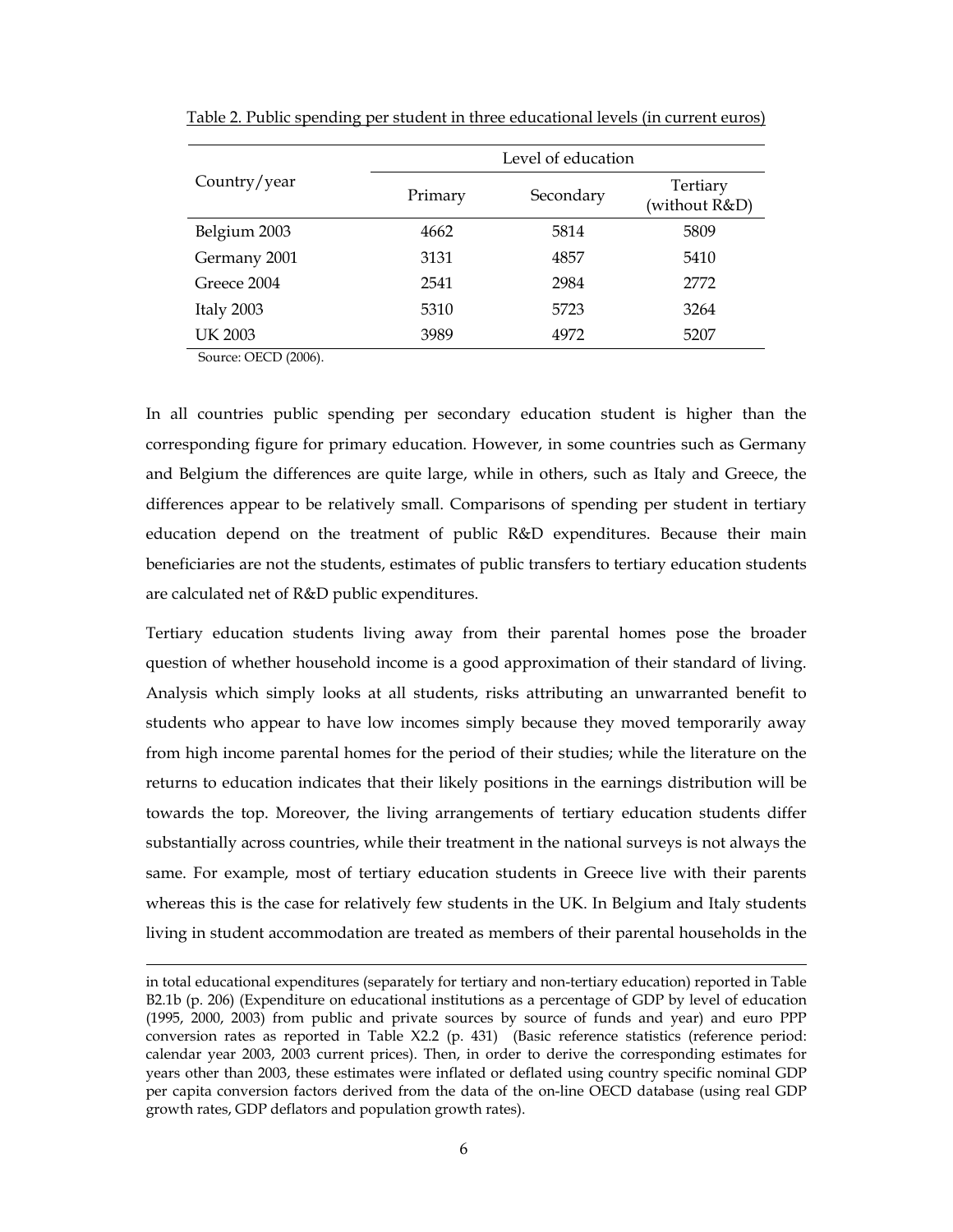income surveys; in the UK they are not included at all. Therefore, the corresponding results should be treated with caution. It should be noted that in the UK there is a substantially more important role for private sources in funding tertiary education than in other countries, in the form of student fees. 7

Figure 1. Distribution of public education beneficiaries by quintile of household disposable (cash) income and by level of education



*Source: EUROMOD* 

Notes: Quintile points are defined on the basis of equivalised household disposable income, allocated to individuals, using the modified OECD equivalence scale. Beneficiaries are individuals participating in the relevant level of education.

-

Figure 1 shows the position of the individual beneficiaries of public education subsidies in the distribution of equivalised household disposable income for primary, secondary and

<sup>7</sup> For a detailed discussion see Callan et al. (2007). As shown there, if tertiary education students living away from the parental home are excluded from the analysis, the incidence of public education transfers appears to be marginally less progressive than reported below, but in qualitative terms the results are hardly affected.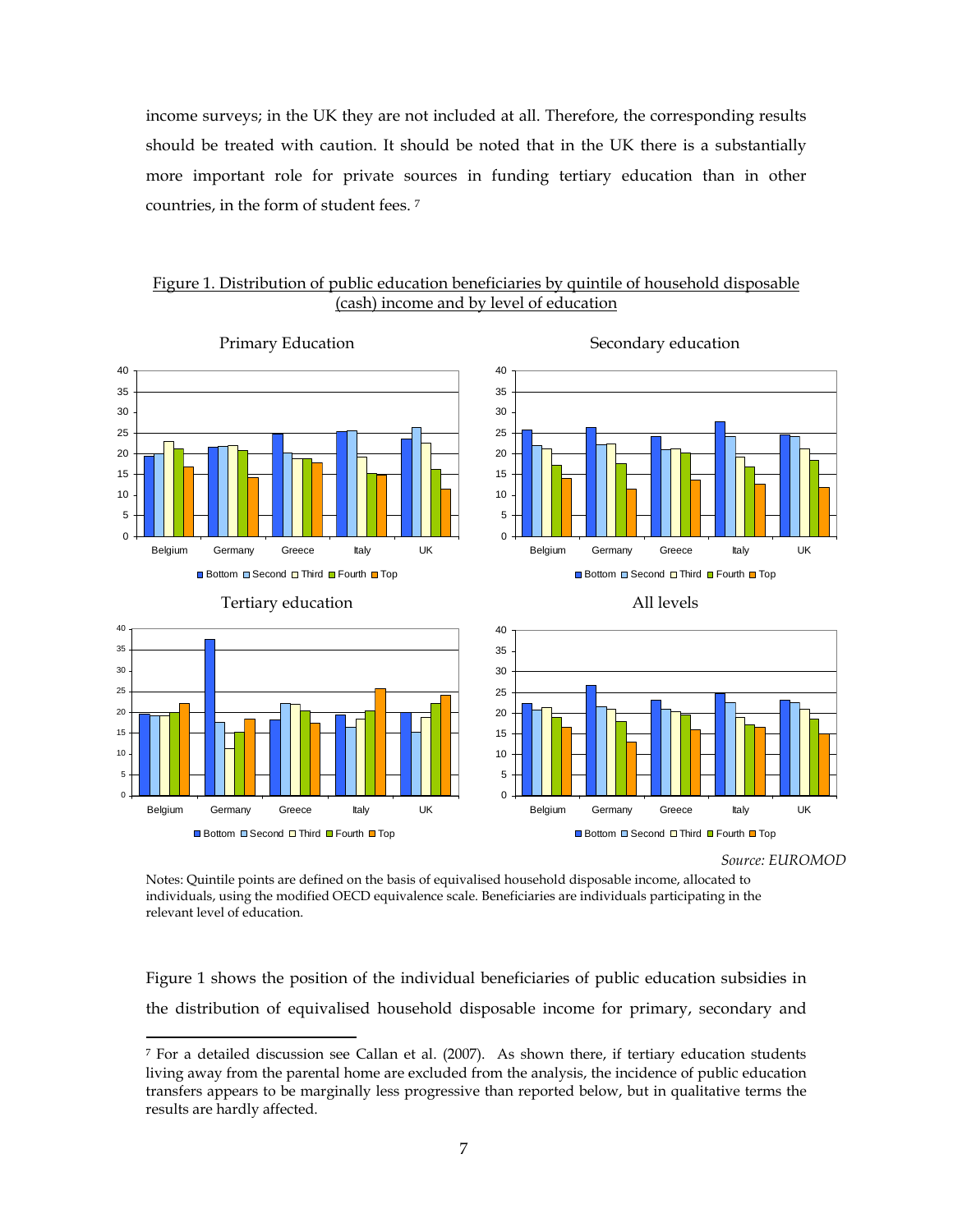tertiary education.8 Bars higher (lower) than 20 percent indicate that the quintile groups under consideration contain proportionally more (fewer) beneficiaries than their population shares. The top left graph depicts the situation regarding primary education. In Belgium and Germany, the beneficiaries of public primary education transfers appear to be fairly evenly distributed across the first four quintiles, while in the rest of the countries they seem to be disproportionately concentrated lower down the cash income distribution. In all countries, especially in Germany and the UK, they are substantially underrepresented in the top quintile. A similar picture emerges in the top right graph which shows that in all countries there is a negative relationship between the share of beneficiaries of public secondary education and the quintile of the income distribution. In the cases of Greece and the UK this can be partly attributed to the fact that the (relatively few) private education students are concentrated to the upper part of the cash income distribution (especially the top quintile). Such students cannot be identified in the income surveys of the remaining countries. Moreover, in all countries high earning individuals or couples without children are overrepresented in the top quintiles.

The bottom left graph shows the location of public tertiary education beneficiaries in the income distribution. No clear cross-country pattern emerges, although with the exception of Greece there is a U-shaped pattern with more beneficiaries at the top and the bottom than in the middle. The higher shares of beneficiaries at the bottom, especially notable in Germany, can be attributed to a large number of single person (student only) households, naturally with low levels of current income. As explained above, cross-country differences in the living circumstances of tertiary-level students and the exclusion of students living in institutional accommodation may explain the observed effects. The bottom right chart combines all levels of education and shows how, in all countries, beneficiaries are underrepresented in the top and, in most cases, the fourth quintile, while they are overrepresented in the three lowest quintiles.

#### *Health*

-

Similar to education, the most often-used method in the literature of the distributive evaluation of health care services accounts for the distributional impact of health care services by increasing household income by the sum of the corresponding public

<sup>8</sup> Following the practice of EUROSTAT, in the main body of the paper income is equivalised using the modified OECD equivalence scale - with weights of 1.0, 0.5 and 0.3 assigned to the household head, each other household member aged above 13 and each member aged below 14, respectively.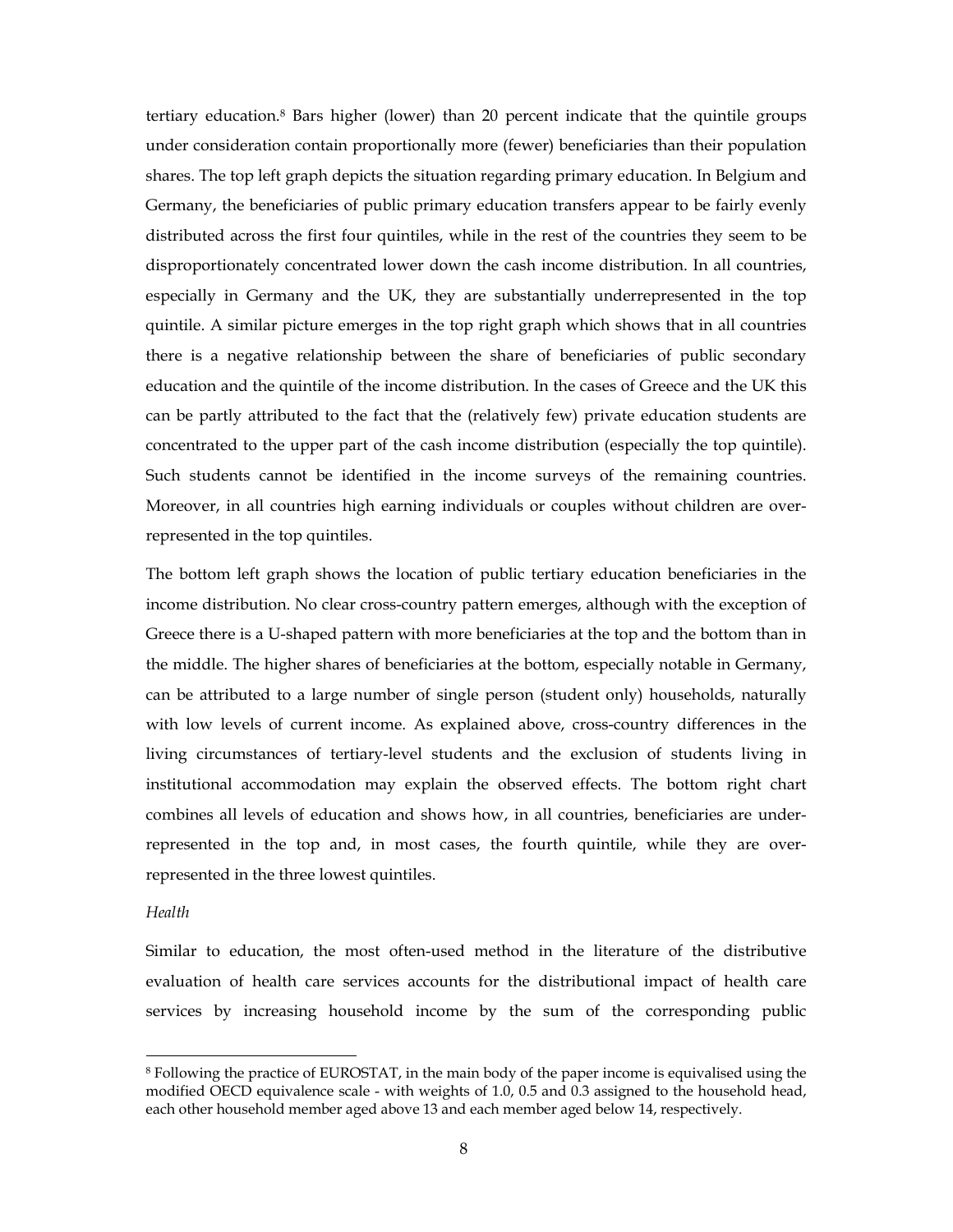expenditures. Three approaches can be distinguished in this context: 1) the actual consumption approach; 2) the insurance value approach; and 3) using equivalence scales that incorporate health care needs.

The *actual consumption approach* uses detailed data on the effective use of health care services by individuals (see, for example, Evandrou et al. (1993) and Sefton (2002) for the UK). A fundamental critique of this approach states that it ignores the greater needs that are associated with being ill (Aaberge and Langørgen, 2006). It implies that, ceteris paribus, sick people are better off than healthy persons just because they receive more health care services. In fact, it has been clearly demonstrated that poorer individuals tend to have lower health levels, and consequently greater needs for health care (see, for example, Hernandez-Quevedo et al. (2006) and Berloffa et al. (2006)). Furthermore, since usually health care spending is concentrated heavily in the last year of an individual's life ("death related costs") adoption of this approach results in extensive re-rankings of elderly people in the income distribution and hence, misleading results.

Using the *insurance value approach*, the 'insurance value' of coverage for each person is imputed based on specific characteristics (such as age, sex, socio-economic status, etc). The insurance value is the amount that an insured person would have to pay in each category so that the third party provider (government, employer, other insurer) would have just enough revenue to cover all claims for such people (Smeeding, 1982). It is based on the notion that what the public health care services provide is equivalent to funding an insurance policy where the value of the premium is the same for everybody sharing the same characteristics, such as age (Marical et al., 2006). Nevertheless, a problem remains since the relative needs of individuals for health care are not the same as for commodities bought in the market. Different equivalence scales should be used in the two distributions (disposable income and disposable income plus the value of public health care services).

Therefore, a third approach, which has considerable informational requirements, is to use the insurance-based approach and *introduce an equivalence scale* that corrects for differences in health care needs between individuals. The problem with this approach, however, lies in the choice of the equivalence scale. No attempt to construct sets of equivalence scales covering differences in needs for the entire population exists, although a number of empirical studies focusing on particular population groups or specific situations can be found in the literature (Jones and O'Donnell, 1995; Klavus, 1999; Zaidi and Burchardt, 2005; Berloffa et al., 2006). Nevertheless, the welfare foundations of these studies are not always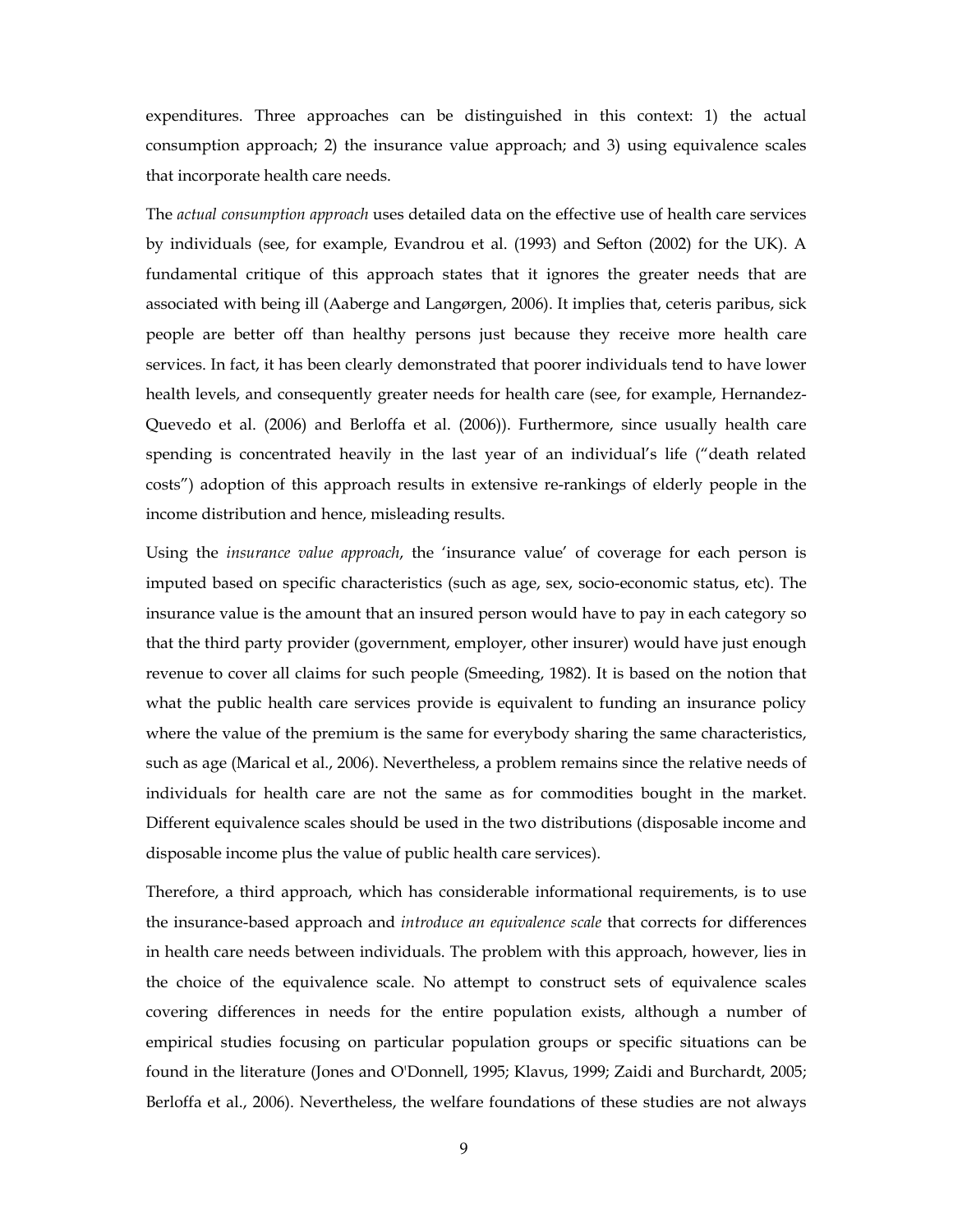straightforward (Radner, 1997). The problem of the appropriate equivalence scales and the welfare interpretation of the corresponding incidence analysis are discussed further below.

The present paper uses the risk-related insurance value approach. Following this approach, each individual is assumed to receive a public benefit determined by the average spending on his/her age group irrespective of whether use of public health services was actually made. As such, this method is similar to how the education non cash benefits were determined, except that the health benefits are assigned to everybody. Then, this benefit is added to the resources of the household to which this individual belongs. We calculate per capita expenditures for each age group using the OECD Social Expenditure database (SOCX), which provides data that are comparable across countries. 9





Source: Calculations based on OECD Social Expenditure database.

-

<sup>9</sup> The health care expenditures are taken from the OECD Health Data and include all public expenditure on health care, including among other things, expenditure on in-patient care, ambulatory medical services, pharmaceutical goods and prevention. They do not include non-reimbursed individual health expenditures or cash benefits related to sickness. One drawback of the SOCX database arises from the fact that it does not distinguish differences in the use of health care by men and women although there is evidence that spending patterns differ across sexes (Costello and Bains, 2001; Carone et al., 2005). Another issue is that R&D spending is included. It may be argued that this component is not relevant for current welfare but the SOCX database does not allow its deduction from the concept of public health care transfers (see Smeeding et al. (2008) for further discussion).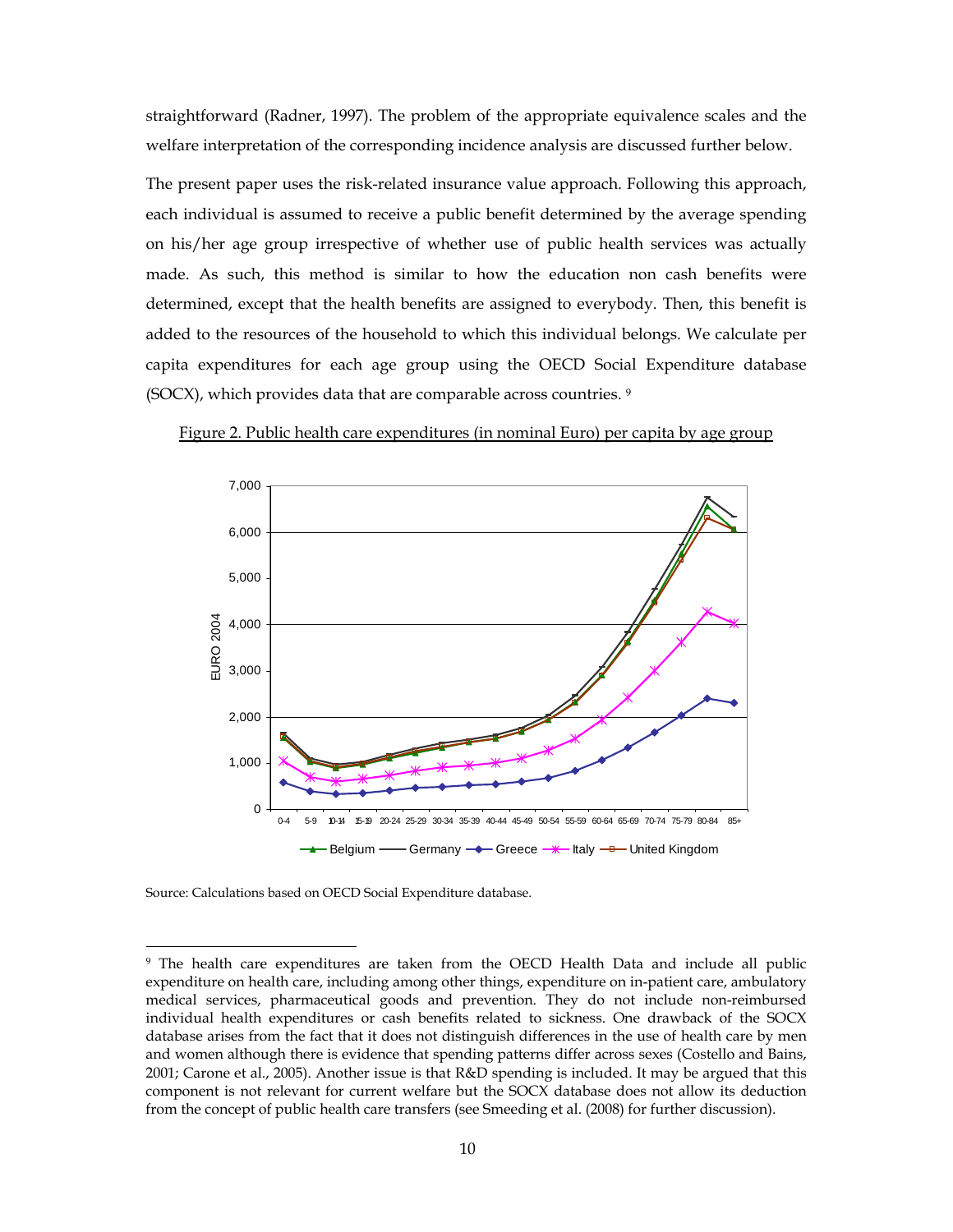The age pattern is the same as that used in Marical et al. (2006) and is shown in Figure 2. As expected, spending per capita is considerably higher for older people. The distributional impact of health care spending is, therefore, likely to be determined to a considerable extent by the location of the elderly in the income distribution. As shown in Table 3 which reports the relative mean per capita public health care expenditure by quintile of equivalised household disposable income, health care spending is higher (lower) than average for lower (higher) income households. The cross-country pattern by income is similar in all cases but less marked in Italy and Germany than in the other countries.10

| Quintile           | Belgium | Germany | Greece | Italy | UК   |
|--------------------|---------|---------|--------|-------|------|
| 1 (bottom)         | 1.17    | 1.05    | 1.11   | 0.98  | 1.10 |
| 2                  | 1.17    | 1.06    | 1.11   | 1.03  | 1.10 |
| 3                  | 0.95    | 0.99    | 1.00   | 1.04  | 1.02 |
| 4                  | 0.87    | 0.95    | 0.90   | 0.99  | 0.92 |
| 5 <sub>(top)</sub> | 0.84    | 0.96    | 0.88   | 0.96  | 0.85 |
| A11                | 1.00    | 1.00    | 1.00   | 1.00  | 1.00 |

Table 3. Relative mean per capita public health care transfer per quintile of household cash disposable income

Source: EUROMOD

Notes: Quintile points are defined on the basis of equivalised household disposable income, allocated to individuals, using the modified OECD equivalence scale.

#### *Housing subsidies*

-

Public support for housing costs can take many forms. Some of these are captured in the measurement of cash household disposable income. Housing benefits paid in cash and tax relief on mortgage interest are examples of common forms that are usually accounted for in cash income measures. However, cross-country (or inter-temporal) comparisons of the

<sup>&</sup>lt;sup>10</sup> The financing of health care services varies substantially across the countries considered in the paper. In Italy and the UK they are funded primarily out of general taxes, in Germany and Belgium the main source is social insurance contribution, while in Greece general taxes and social security taxes are equally important but private out of pocket payments are very significant. In a life-cycle context it is important to disentangle the insurance and the transfer element in public health care transfers in kind and, in fact, some efforts have been made in this direction using different approaches (Rochet, 1991; Wagstaff et al, 1999; Borsch-Supan and Reil-Heidl , 2001; Ter Rele, 2007). However, in the context of the present paper the focus of the analysis is on short-run effects, taxes and social insurance contributions are given and the analysis focuses on the, ceteris paribus, partial effects of these transfers.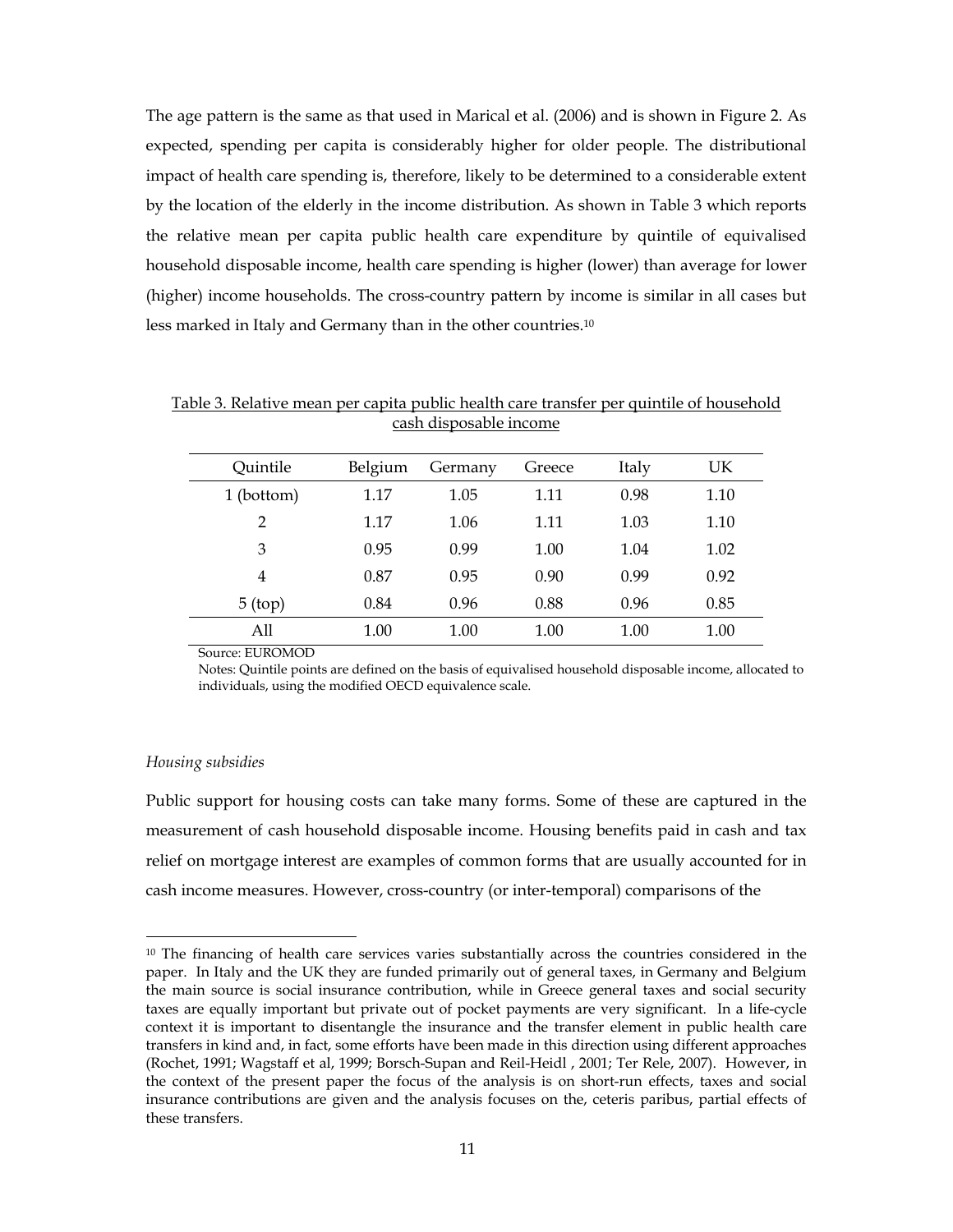| Quintile           | Belgium | Germany | Greece | Italy | UΚ   |
|--------------------|---------|---------|--------|-------|------|
| 1 (bottom)         | 10.3    | 10.8    | 0.2    | 1.5   | 30.6 |
| 2                  | 7.3     | 7.9     | 0.0    | 0.8   | 35.5 |
| 3                  | 3.1     | 5.9     | 0.1    | 0.4   | 19.3 |
| 4                  | 2.4     | 5.2     | 0.1    | 0.4   | 9.6  |
| 5 <sub>(top)</sub> | 1.8     | 2.2     | 0.1    | 0.1   | 1.9  |
| All                | 5.2     | 6.5     | 0.1    | 0.7   | 19.5 |

Table 4. Social tenants (percent of all households) by quintile of household cash disposable income

Source: EUROMOD

-

Notes: Quintile points are defined on the basis of equivalised household disposable income, allocated to individuals, using the modified OECD equivalence scale.

extent and incidence of public housing support are compromised if these forms of assistance are captured and direct subsidies are not. To redress this situation we estimate the extent to which tenants in the social rented sector are paying rent below the amount they would pay if they were renting the same accommodation in the private market. Actual rent paid (calculated gross of any cash housing benefit) by social sector tenants is recorded in the income survey datasets underlying our analysis. Market rents must be estimated. The method that is adopted is "borrowed" from the methods developed to estimate the value of imputed rents for owner occupiers (Frick and Grabka, 2003). The approach, known as the "rental equivalence" method, considers the opportunity cost of housing in non-subsidized rental markets. It is based on a hedonic regression approach, following a two-step procedure. First, a regression model is estimated for the population of tenants (or rented accommodations) in the private, non-subsidized market with rent as the dependent variable. Explanatory variables may include characteristics of the dwelling and the occupants.11 The second stage applies the resulting coefficients to otherwise similar social tenants (see Frick et al. (2008) for further discussion). Table 4 shows that the proportion of households in the social rented sector varies considerably from almost none in Greece and very few in Italy to

<sup>&</sup>lt;sup>11</sup> This straightforward approach can be further improved by correcting for potential selectivity into the owner status (e.g., by applying a Heckman selection correction) as well as by considering measurement error in the imputation process, i.e., by adding an error term to the imputed rental value, thus maintaining the variance in the final construct. The practical solution found for the five countries considered here varied both in terms of the precise method (the Heckman correction was not successfully employed for the UK and Italy) and the explanatory variables that were chosen. Each country used broadly the same approach, while using the available variables that were most applicable to national housing markets. Due to space limitations no detailed regression results are reported here, but they are available in the AIM-AP project web-page cited in the acknowledgments, or on request.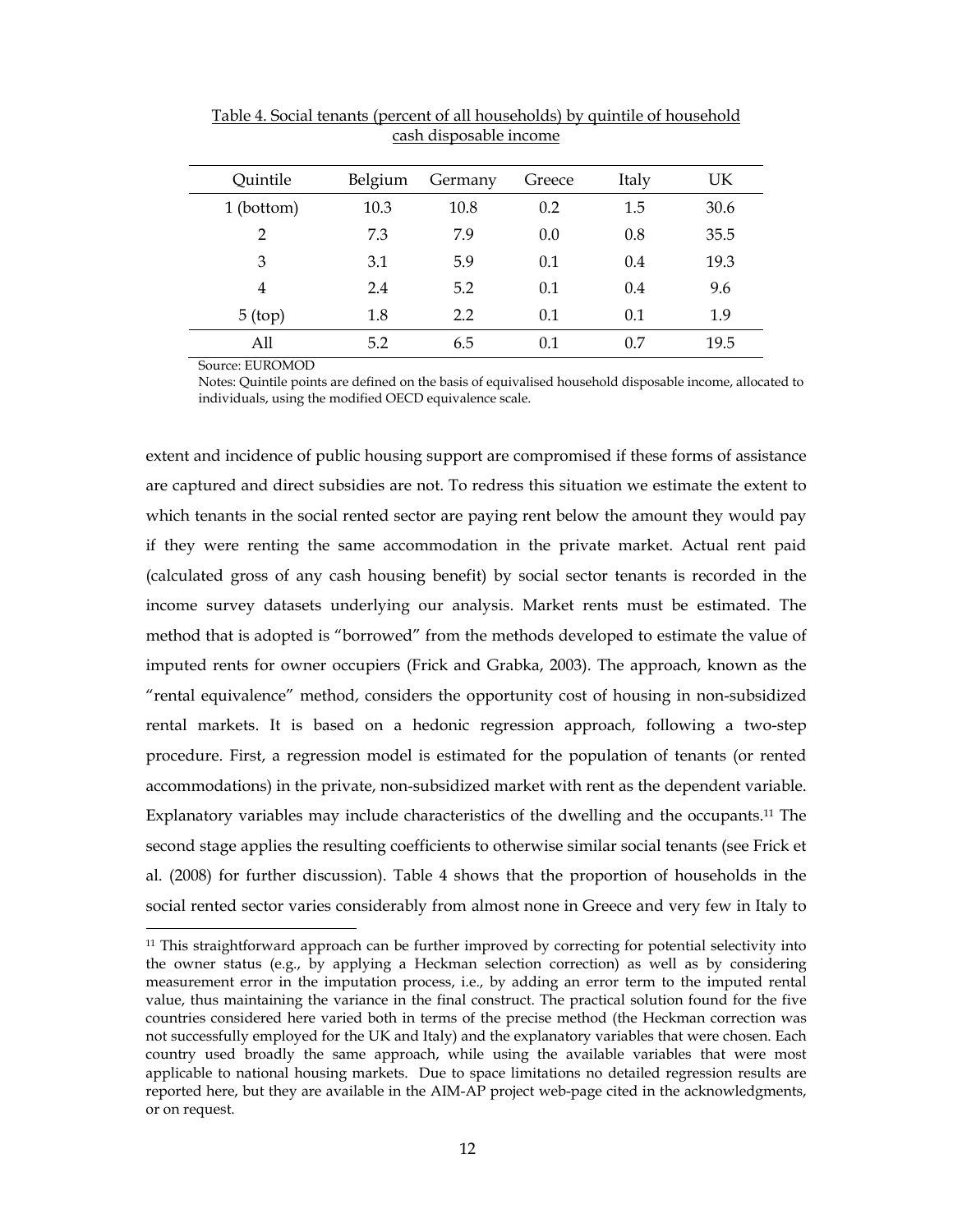almost 20 percent in the UK. In all countries they are concentrated, but not located exclusively, in the lower income quintiles.

#### *EUROMOD*

-

Our analysis makes use of EUROMOD, a unique tax-benefit microsimulation model that covers EU member states in a comparable way. It uses micro-data derived from representative household income surveys, as shown in Table 1 for this study. It simulates direct tax liabilities, social insurance contributions and benefit entitlements for the households and their members. It is a static model, appropriate for the analysis of short-term effects and designed to inform many types of analysis (Sutherland, 2007; Lietz and Mantovani, 2007). In the context of the present paper, using EUROMOD allows us to decompose the components of disposable income in a comparable manner, and to compare the size and distributional effects of these components with non cash benefits.12

The main "outcome" measure from EUROMOD is disposable income, that is gross market income plus private transfers less income taxes, including local taxes, and social insurance contributions (paid by employees and the self-employed), plus cash benefits. Disposable income measured at the household level and equivalised to account for differences in household size and composition is the income concept that makes up the usual measuring stick employed in studies of poverty and income distribution in Europe and most other developed counties. Since this concept of income includes only a selection of taxes and items of public spending, it provides only a partial picture of the effect of the public sector on household welfare. On the one hand the incidence of indirect and corporate taxes and employer social contributions is omitted. On the other hand, public expenditure for health care, education and housing, together with spending in areas such as public order and national defense are also not incorporated.

In the analysis reported below we improve the comprehensiveness of the income measure by including public transfers in kind in the fields of education, health care and housing. It should be noted that our analysis is short-run and "partial". In other words, our data do not allow it and we do not aim to examine the long term consequences of public transfers in kind or the aggregate life-cycle effects of cash and non-cash transfers on the one hand and taxes and social insurance contributions on the other. At any given point in time, taxes are

<sup>&</sup>lt;sup>12</sup> The inclusion of non cash benefits does not affect the tax-benefit calculations. For example, where actual rent paid affects housing benefit entitlements, these actual expenditures (not the imputed value of rent) are used in the simulation of housing benefit component of cash income, throughout the analysis.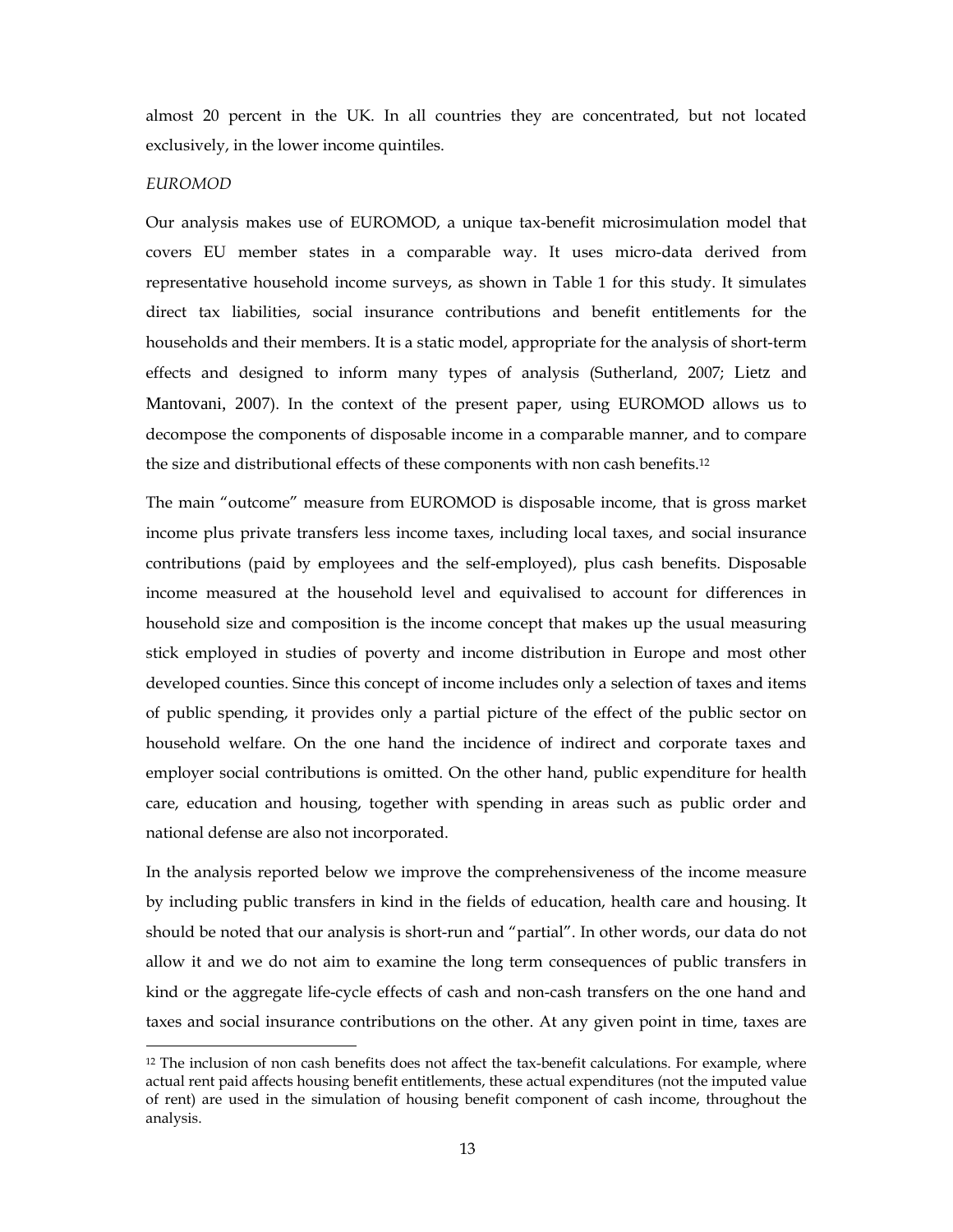given and are not earmarked. Our attempt is to provide a more comprehensive measure of resources than that used in most distributional studies and compare the baseline (disposable income) with the augmented (disposable income plus in kind public benefits) distribution. By adding non cash incomes the analysis is more comprehensive and cross-country comparability is improved.

#### **Incidence of public non cash transfers**

In this section we consider the effects of the combination of the three public transfers across the income distribution. First the scale of the transfer via non cash benefits is contrasted with that of cash benefits, as illustrated in Figure 3. The left-hand chart shows the composition, across all households, of "augmented" income (cash disposable income plus non cash income), in terms of the average size of each income component as a percentage of augmented household income as a whole. As such it shows how much market income is necessary on average to achieve a given level of augmented income; how much is added as cash and non cash benefits and deducted as direct taxes and social insurance contributions. Cash benefits are sub-divided in Figure 3 into (i) public pensions and (ii) other cash benefits. In all five countries cash benefits, taking the two types together, play a larger role in augmented income than non cash benefits, but the extent to which this is so varies. At one extreme, in the UK the proportions are similar with cash benefits making up 19 percent and non cash benefits 17 percent. At the other extreme (Greece and Italy) the contribution of non cash transfers considered here is much smaller than that of cash transfers, largely because of the importance of public pensions on the cash side. In Belgium and Germany both cash and non cash benefits are relatively large components of income but cash benefits including pensions make up the larger share.

The middle chart shown in Figure 3 illustrates the composition of augmented income in the bottom decile group, (using equivalised augmented income to rank households). Both cash and non cash benefits are more important at low levels of income. Cash benefits are more closely (but inversely) related to income than are non cash benefits – so the share of non cash in all benefits is lower in the bottom decile group than overall. In the top decile group, shown on the right of Figure 3, both cash and non cash benefits are clearly less important. In the case of the UK non cash benefits are larger than cash benefits. In all the other countries, mainly because of the role of public pensions, cash maintains the same relative role in benefits as a whole in the top income group as it does for all households. Figure 3 also shows the relative size of direct taxes and contributions paid by households. While the top decile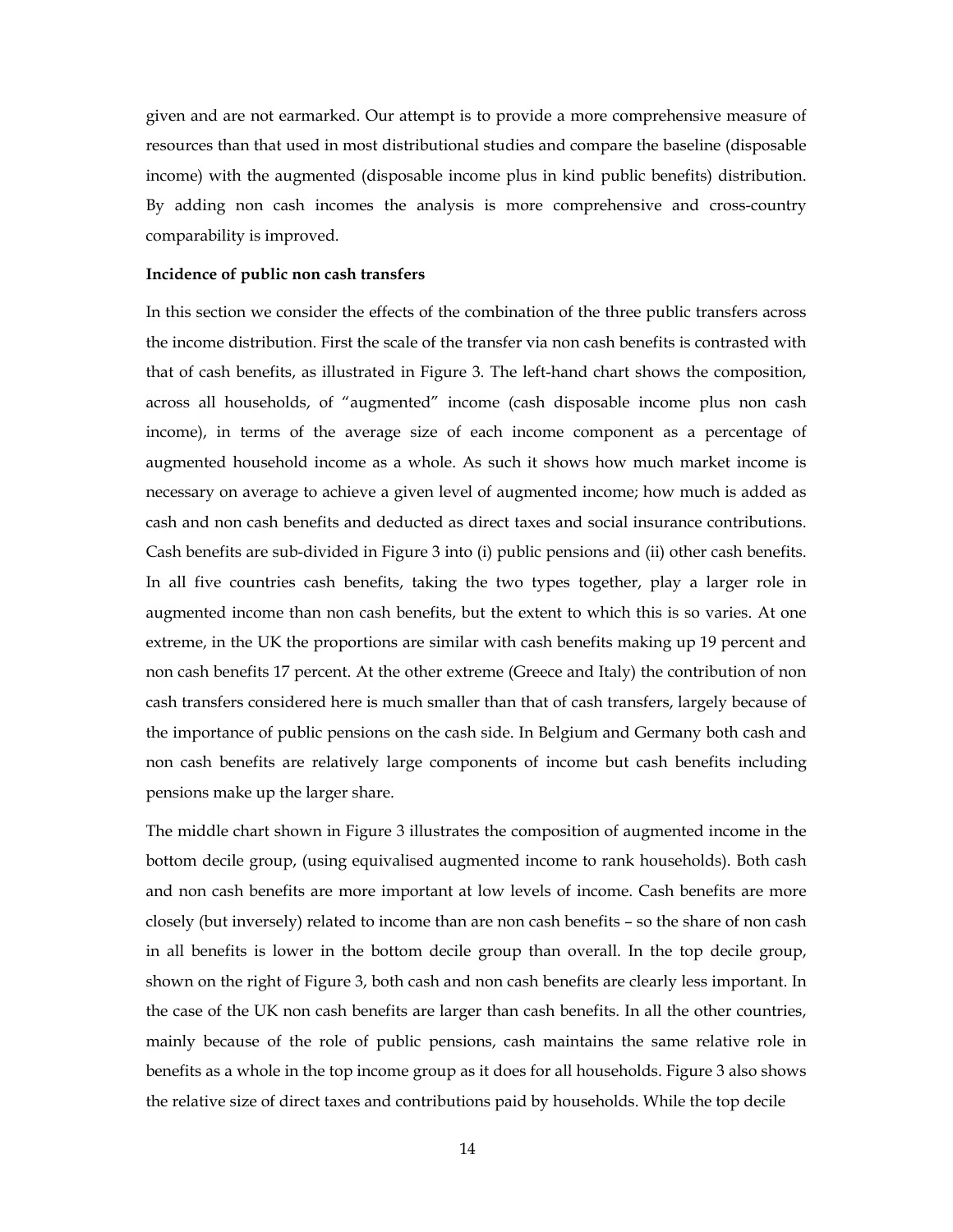Figure 3. Composition of augmented household incomes, including non cash benefits (housing subsidies, education and health)



Notes: Decile groups are defined for individuals using household disposable income augmented with non cash benefits and equivalised using the modified OECD scale. Income composition is calculated per household on a non-equivalised basis.

group pays more in these taxes than it receives back in cash and non cash benefits, the reverse is strongly the case in the bottom decile group, with the contrast being particularly clear for Belgium.

Next, we consider the size of each of the three non cash components, measured relative to cash disposable income. The top panel of Table 5 shows that public rent subsidies make up a tiny proportion of the combined non cash transfers that we consider, even in the countries where they affect a significant number of households (Table 4). Their largest effect is in the UK where they are equal to 1 percent of cash disposable income. Public spending on education and health each has a much bigger effect in all countries. Education transfers in kind are equal to nearly 10 percent of disposable income in Belgium, which has the highest spending relative to disposable income, while the lowest percentage is 6 percent, in Germany. Health makes a larger aggregate contribution than education in all five countries. It contributes most in Belgium and Germany (16 to 17 percent), followed by Italy (15 percent), UK (13 percent) and Greece with 12 percent. Added together the three non cash transfers that we consider represent the largest proportional addition to cash income in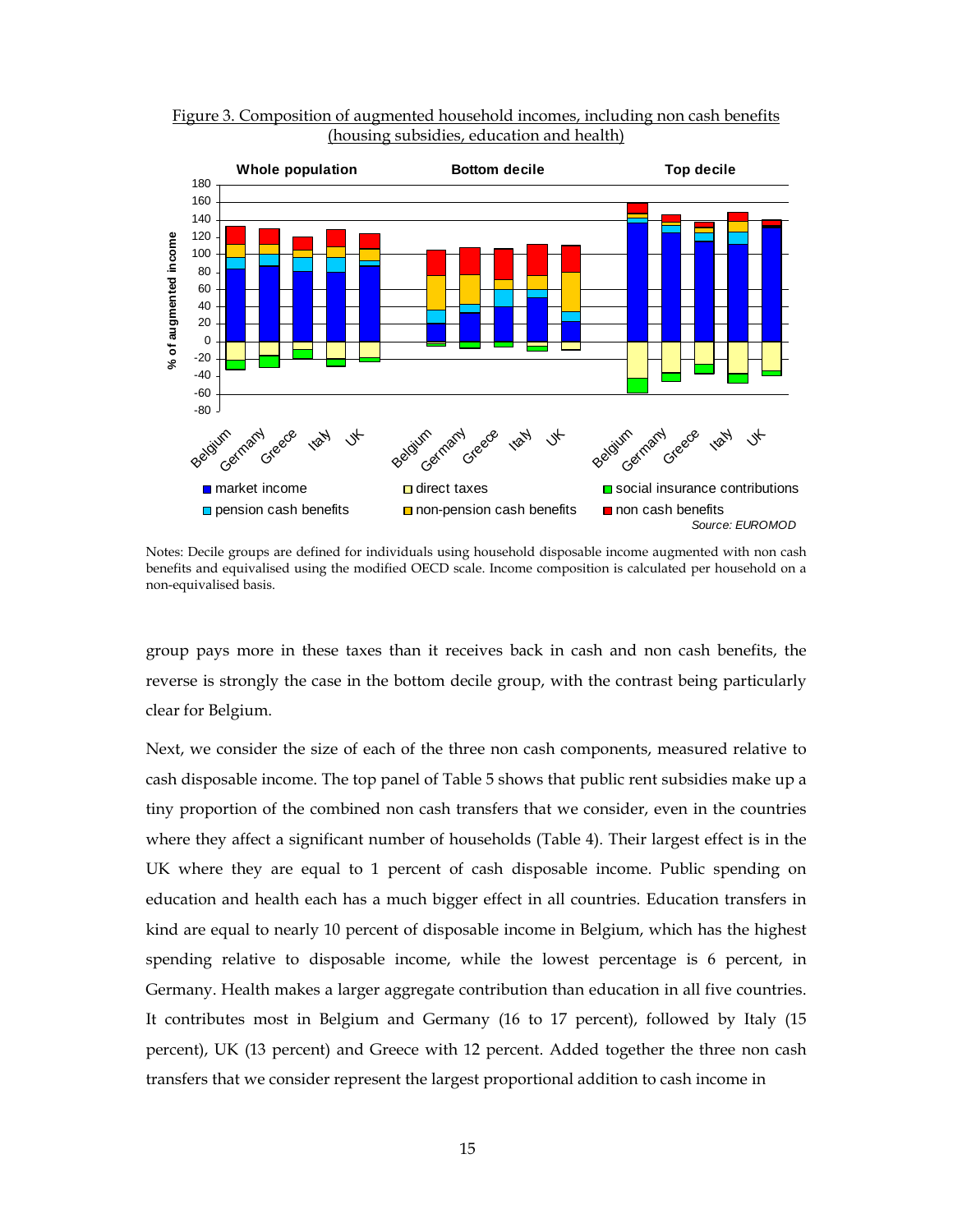|         | Rent<br>subsidy | Education           | Health | Combined |  |  |  |
|---------|-----------------|---------------------|--------|----------|--|--|--|
|         |                 | I. All households   |        |          |  |  |  |
| Belgium | 0.3             | 9.9                 | 16.6   | 26.7     |  |  |  |
| Germany | 0.7             | 6.3                 | 16.7   | 23.7     |  |  |  |
| Greece  | 0.0             | 6.0                 | 11.5   | 17.5     |  |  |  |
| Italy   | 0.0             | 8.4                 | 14.9   | 23.4     |  |  |  |
| UK      | 1.0             | 6.8                 | 13.2   | 21.0     |  |  |  |
|         |                 | II. Bottom quintile |        |          |  |  |  |
| Belgium | 1.1             | 20.9                | 36.4   | 58.4     |  |  |  |
| Germany | 3.0             | 18.1                | 36.6   | 57.7     |  |  |  |
| Greece  | 0.0             | 18.9                | 34.9   | 53.8     |  |  |  |
| Italy   | 0.1             | 28.1                | 38.4   | 66.6     |  |  |  |
| UK      | 4.7             | 19.6                | 35.3   | 59.7     |  |  |  |
|         |                 | III. Top quintile   |        |          |  |  |  |
| Belgium | 0.1             | 4.9                 | 8.3    | 13.3     |  |  |  |
| Germany | 0.2             | 2.2                 | 8.6    | 10.9     |  |  |  |
| Greece  | 0.0             | 2.4                 | 5.2    | 7.6      |  |  |  |
| Italy   | 0.0             | 3.4                 | 7.5    | 10.9     |  |  |  |
| UK      | 0.0             | 2.3                 | 5.5    | 7.9      |  |  |  |

Table 5. Non cash benefits as a percentage of cash household disposable income by country and income quintile

Source: EUROMOD

Notes: Quintile points are defined on the basis of equivalised household disposable income, allocated to individuals, using the modified OECD equivalence scale.

Belgium (27 percent) followed by Germany and Italy (23 to 24 percent), and the UK (21 percent), with the addition in Greece being the lowest (18 percent).

The middle panel of Table 5 shows that in all countries each of the three types of non cash benefits (where they exist) contributes proportionally more to the incomes of the bottom quintile group than to the incomes of the entire population. This, and the smaller effects for the top quintile group (reported in the bottom panel of Table 5) indicates the extent to which non cash benefits are more equally distributed than cash disposable income. Compared to the average proportion, the effect on the resources of the bottom quintile is particularly large in Italy and the UK. However, this is also due to the fact that the share of the bottom quintile in the cash income distribution in these countries is relatively low (and, certainly, lower than in Belgium and Germany).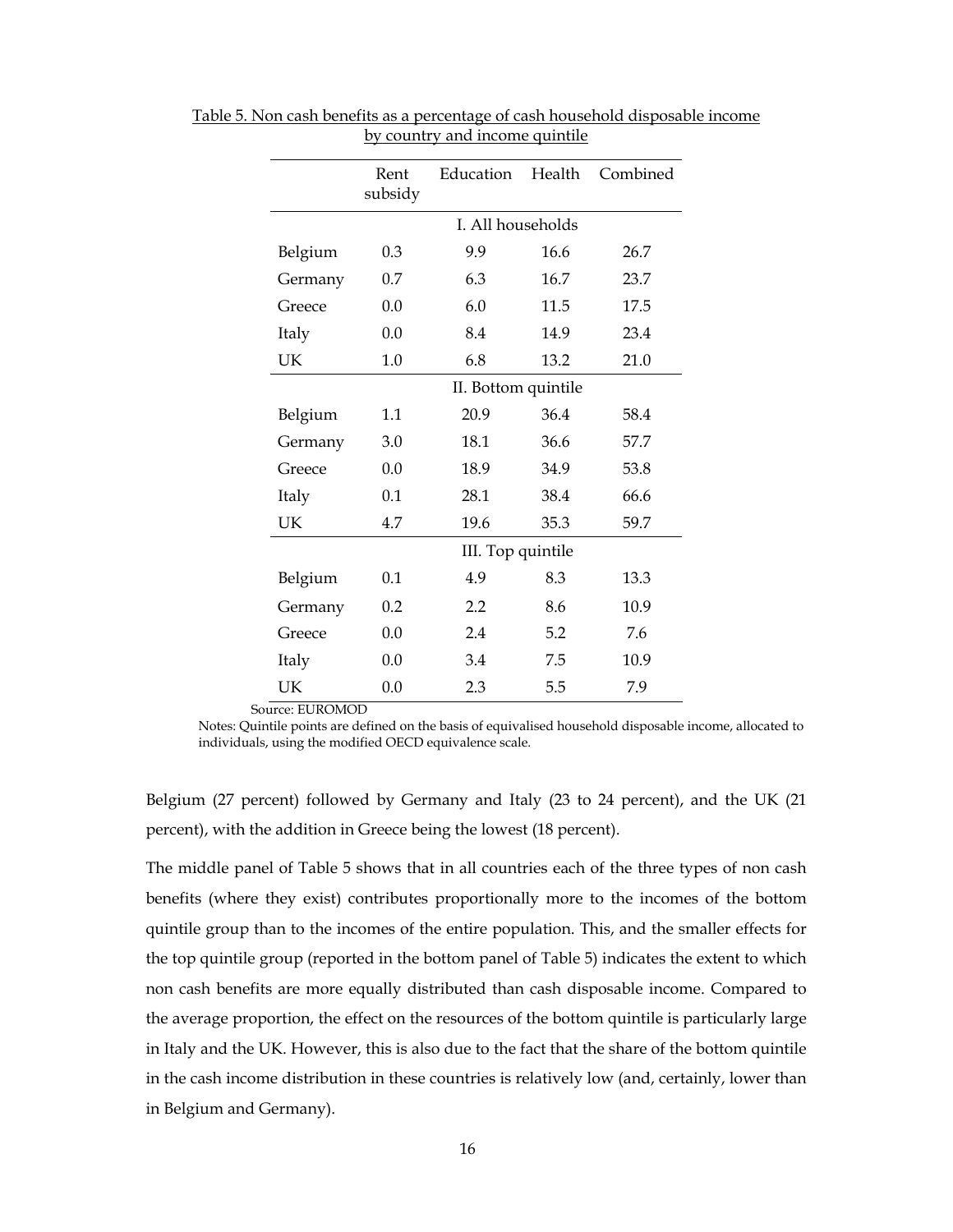|         |                | Household income |                                      |                       |                    |                                                   |  |  |  |
|---------|----------------|------------------|--------------------------------------|-----------------------|--------------------|---------------------------------------------------|--|--|--|
|         | Quintiles      | Cash only        | Cash +<br>in kind<br>rent<br>subsidy | $Cash +$<br>education | $Cash +$<br>health | $Cash + all$<br>3 public<br>non cash<br>transfers |  |  |  |
|         | $\mathbf{1}$   | 10.3             | 10.3                                 | 11.5                  | 11.9               | 12.9                                              |  |  |  |
|         | $\overline{2}$ | 15.0             | 15.1                                 | 15.7                  | 16.1               | 16.6                                              |  |  |  |
| Belgium | $\mathfrak 3$  | 18.8             | 18.7                                 | 19.1                  | 18.9               | 19.1                                              |  |  |  |
|         | $\overline{4}$ | 23.1             | 23.0                                 | 22.7                  | 22.4               | 22.1                                              |  |  |  |
|         | 5              | 32.9             | 32.8                                 | 31.1                  | 30.7               | 29.3                                              |  |  |  |
|         | $\mathbf{1}$   | 9.3              | 9.5                                  | $10.4\,$              | $10.8\,$           | 11.9                                              |  |  |  |
|         | $\sqrt{2}$     | 13.8             | 13.9                                 | 14.4                  | 14.9               | 15.3                                              |  |  |  |
| Germany | $\mathfrak 3$  | 17.6             | 17.6                                 | 17.9                  | 18.0               | 18.2                                              |  |  |  |
|         | $\overline{4}$ | 23.0             | 22.9                                 | 22.6                  | 22.4               | 22.2                                              |  |  |  |
|         | 5              | 36.3             | 36.1                                 | 34.7                  | 33.9               | 32.5                                              |  |  |  |
|         | $\mathbf 1$    | 7.3              | 7.3                                  | 8.3                   | 8.7                | 9.6                                               |  |  |  |
|         | $\sqrt{2}$     | 12.9             | 12.9                                 | 13.4                  | 13.8               | 14.2                                              |  |  |  |
| Greece  | $\mathfrak 3$  | 17.3             | 17.3                                 | 17.5                  | 17.6               | 17.8                                              |  |  |  |
|         | $\overline{4}$ | 23.1             | 23.1                                 | 22.9                  | 22.6               | 22.5                                              |  |  |  |
|         | 5              | 39.4             | 39.4                                 | 37.9                  | 37.2               | 36.0                                              |  |  |  |
|         | $\mathbf 1$    | 7.7              | 7.7                                  | 9.3                   | 9.2                | $10.5\,$                                          |  |  |  |
|         | $\overline{2}$ | 13.4             | 13.4                                 | 14.3                  | 14.3               | 15.0                                              |  |  |  |
| Italy   | $\mathfrak 3$  | 17.8             | 17.8                                 | 17.9                  | 18.2               | 18.2                                              |  |  |  |
|         | $\overline{4}$ | 23.3             | 23.3                                 | 22.7                  | 22.9               | 22.4                                              |  |  |  |
|         | 5              | 37.8             | 37.8                                 | 35.8                  | 35.5               | 33.8                                              |  |  |  |
|         | $\mathbf{1}$   | $8.3\,$          | 8.6                                  | 9.5                   | 9.8                | $11.0\,$                                          |  |  |  |
|         | $\overline{2}$ | 12.3             | 12.5                                 | 13.2                  | 13.4               | 14.3                                              |  |  |  |
| UK      | 3              | 16.6             | 16.6                                 | 17.0                  | 17.1               | 17.3                                              |  |  |  |
|         | $\overline{4}$ | 22.7             | 22.5                                 | 22.3                  | 22.2               | 21.8                                              |  |  |  |
|         | 5              | 40.1             | 39.7                                 | 38.0                  | 37.5               | 35.6                                              |  |  |  |

| Table 6. Quintile shares (percent) for cash and augmented equivalised household income |
|----------------------------------------------------------------------------------------|
|----------------------------------------------------------------------------------------|

Source: EUROMOD

Notes: Quintiles are fixed and based on equivalised cash household disposable income

The relative contributions of each source of non cash benefit in reducing inequality as we move from the distribution of disposable income to the distribution of augmented income are shown in Table 6 in terms of their effect on quintle shares. Non cash benefits as a whole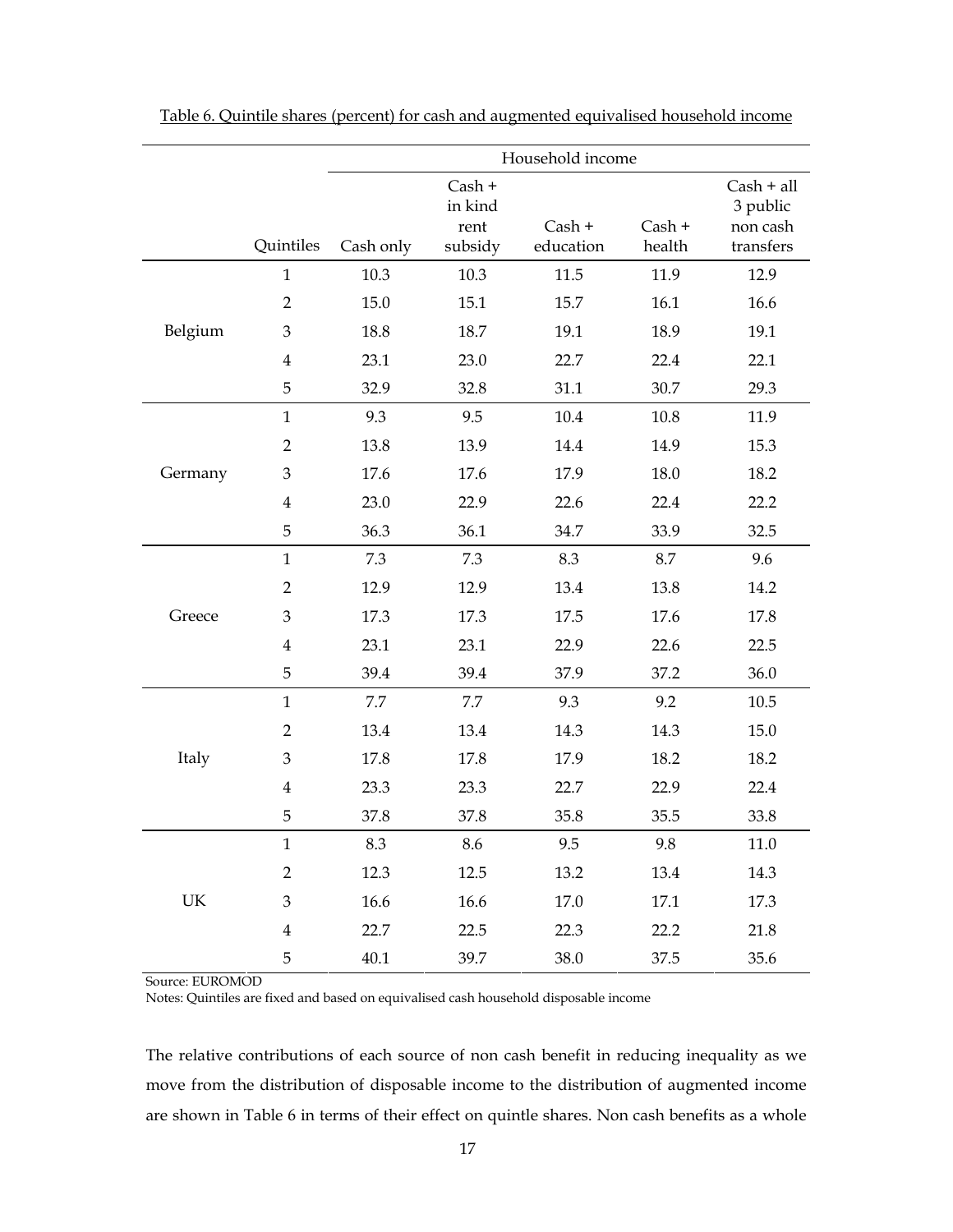have a rather similar and common absolute effect on quintile shares across the five countries considered, in each case increasing the share of the bottom two quintiles and reducing the share of the top quintile, while the effect on the third is slightly positive and on the fourth, slightly negative. The relative contributions of health and education are similar across countries although education seems to play a larger and more strongly redistributive role in Italy than in other countries, increasing the share of the bottom quintile group by 1.7 percentage points and reducing that of the top quintile group by 2.1 points. To a lesser extent, the same applies to health in Belgium, where the share of the bottom quintile group increases by 1.6 percentage points, compared with between 1.4 and 1.5 points in all other countries. As expected from earlier results, the contribution of housing subsidies to changing quintile shares is small in all countries with the largest effects being an increase in the share of the bottom quintile group in the UK of 0.3 percentage points (corresponding to a transfer equivalent to 5 percent of the cash income of the quintile).

Not surprisingly, the effect of adding non cash transfers to cash income is to reduce inequality. (We consider the welfare interpretation of such a measure in the next section.) As shown in Table 7, inequality using the augmented measure is lower in all countries than for cash income alone, for each of the three inequality indexes considered (the Gini coefficient, and the Atkinson index with inequality aversion parameters set to 0.5 and 1.5). The proportional reduction in inequality is largest in Belgium and smallest in Greece, and is generally in line with the relative sizes of the non cash transfers and cash income (shown in Table 5). In the case of the UK the inequality reduction is higher than the size of the transfers alone would indicate, implying that non cash transfers may be better targeted to the lower tail of the distribution. Table 7 also shows the effect on the three inequality indicators of each of the non cash components separately. Public health spending has the largest inequality reducing effect, followed by public education spending, while public rent subsidies in kind do not make any statistically significant difference. In line with the results for quintile shares, public healthcare has a somewhat larger inequality-reducing effect in Belgium than in other countries with the same applying to education in Italy. Nevertheless, it is also worth noting that the inequality ranking of the five countries hardly changes when we move from the distribution of monetary income to the distribution of augmented income. The only reranking observed is that between Belgium and Germany when the Atkinson (1.5) index is used. Furthermore Greece's position with the highest inequality, using the Gini coefficient, only becomes statistically significant once all three non cash benefits are included.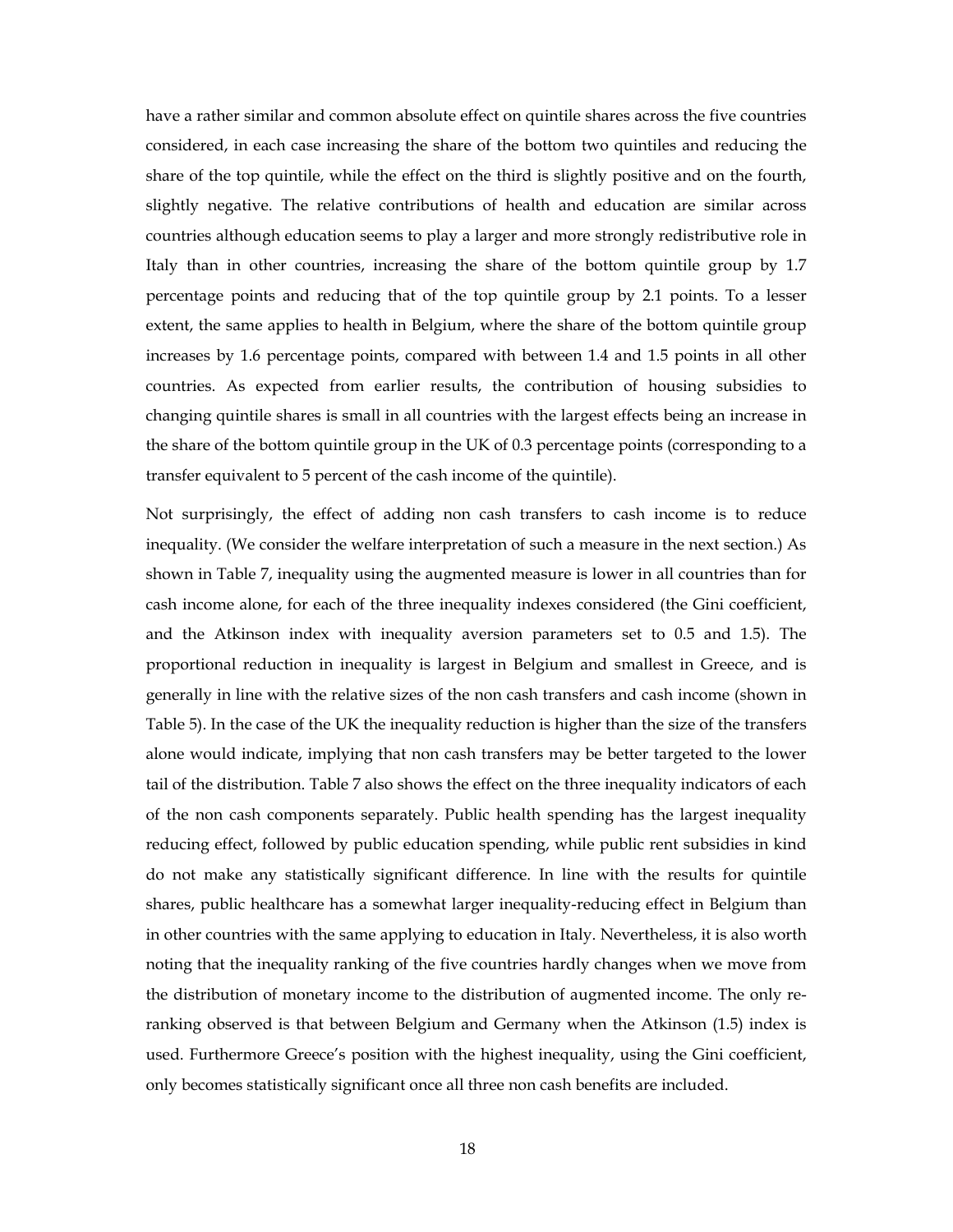| Country | Household income              | Gini  |                        | Atkinson (0.5) |                        |       | Atkinson (1.5)         |
|---------|-------------------------------|-------|------------------------|----------------|------------------------|-------|------------------------|
|         | concept                       |       | confidence<br>interval |                | confidence<br>interval |       | confidence<br>interval |
| Belgium | Cash only                     | 0.226 | $0.221 - 0.232$        | 0.045          | $0.043 - 0.048$        | 0.217 | $0.175 - 0.258$        |
|         | $Cash + in$ kind rent subsidy | 0.225 | $0.220 - 0.230$        | 0.045          | $0.042 - 0.047$        | 0.208 | $0.165 - 0.250$        |
|         | Cash + education              | 0.211 | $0.206 - 0.216$        | 0.040          | $0.037 - 0.042$        | 0.200 | $0.154 - 0.246$        |
|         | Cash + health                 | 0.192 | $0.187 - 0.197$        | 0.032          | $0.030 - 0.034$        | 0.102 | $0.096 - 0.108$        |
|         | $Cash + 3$ non cash transfers | 0.175 | $0.170 - 0.179$        | 0.027          | $0.025 - 0.028$        | 0.086 | $0.080 - 0.091$        |
| Germany | Cash only                     | 0.270 | $0.265 - 0.275$        | 0.059          | $0.057 - 0.061$        | 0.168 | $0.162 - 0.174$        |
|         | $Cash + in kind$ rent subsidy | 0.267 | $0.262 - 0.272$        | 0.057          | $0.055 - 0.060$        | 0.164 | $0.158 - 0.170$        |
|         | Cash + education              | 0.250 | $0.245 - 0.255$        | 0.051          | $0.049 - 0.053$        | 0.148 | $0.142 - 0.153$        |
|         | Cash + health                 | 0.234 | $0.229 - 0.238$        | 0.044          | $0.042 - 0.046$        | 0.125 | $0.121 - 0.130$        |
|         | $Cash + 3$ non cash transfers | 0.212 | $0.208 - 0.217$        | 0.037          | $0.035 - 0.038$        | 0.104 | $0.100 - 0.108$        |
| Greece  | Cash only                     | 0.320 | $0.312 - 0.327$        | 0.088          | $0.083 - 0.092$        | 0.273 | $0.254 - 0.293$        |
|         | $Cash + in kind$ rent subsidy | 0.320 | $0.312 - 0.327$        | 0.088          | $0.083 - 0.092$        | 0.273 | $0.254 - 0.293$        |
|         | Cash + education              | 0.300 | $0.293 - 0.307$        | 0.076          | $0.073 - 0.080$        | 0.223 | $0.212 - 0.235$        |
|         | Cash + health                 | 0.285 | $0.278 - 0.292$        | 0.068          | $0.065 - 0.072$        | 0.204 | $0.193 - 0.214$        |
|         | $Cash + 3$ non cash transfers | 0.267 | $0.261 - 0.274$        | 0.060          | $0.056 - 0.063$        | 0.174 | $0.165 - 0.182$        |
| Italy   | Cash only                     | 0.301 | $0.296 - 0.306$        | 0.079          | $0.076 - 0.082$        | 0.242 | $0.231 - 0.253$        |
|         | $Cash + in kind$ rent subsidy | 0.301 | $0.296 - 0.306$        | 0.079          | $0.076 - 0.082$        | 0.242 | $0.231 - 0.252$        |
|         | Cash + education              | 0.273 | $0.269 - 0.278$        | 0.065          | $0.062 - 0.068$        | 0.197 | $0.190 - 0.205$        |
|         | Cash + health                 | 0.266 | $0.261 - 0.271$        | 0.061          | $0.058 - 0.063$        | 0.183 | $0.177 - 0.190$        |
|         | $Cash + 3$ non cash transfers | 0.241 | $0.236 - 0.245$        | 0.050          | $0.048 - 0.052$        | 0.151 | $0.146 - 0.157$        |
| UK      | Cash only                     | 0.318 | $0.313 - 0.322$        | 0.083          | $0.080 - 0.087$        | 0.241 | $0.222 - 0.260$        |
|         | Cash + in kind rent subsidy   | 0.312 | $0.307 - 0.317$        | 0.081          | $0.077 - 0.084$        | 0.235 | $0.217 - 0.253$        |
|         | Cash + education              | 0.293 | $0.288 - 0.297$        | 0.072          | $0.068 - 0.075$        | 0.199 | $0.192 - 0.205$        |
|         | Cash + health                 | 0.279 | $0.274 - 0.283$        | 0.065          | $0.062 - 0.068$        | 0.176 | $0.168 - 0.183$        |
|         | $Cash + 3$ non cash transfers | 0.251 | $0.246 - 0.256$        | 0.054          | $0.051 - 0.057$        | 0.144 | $0.139 - 0.149$        |

Table 7. Inequality indicators for cash and augmented equivalised household income

Source: EUROMOD

Notes: The 95% confidence intervals shown were obtained with bootstrapping techniques using 1,000 replications.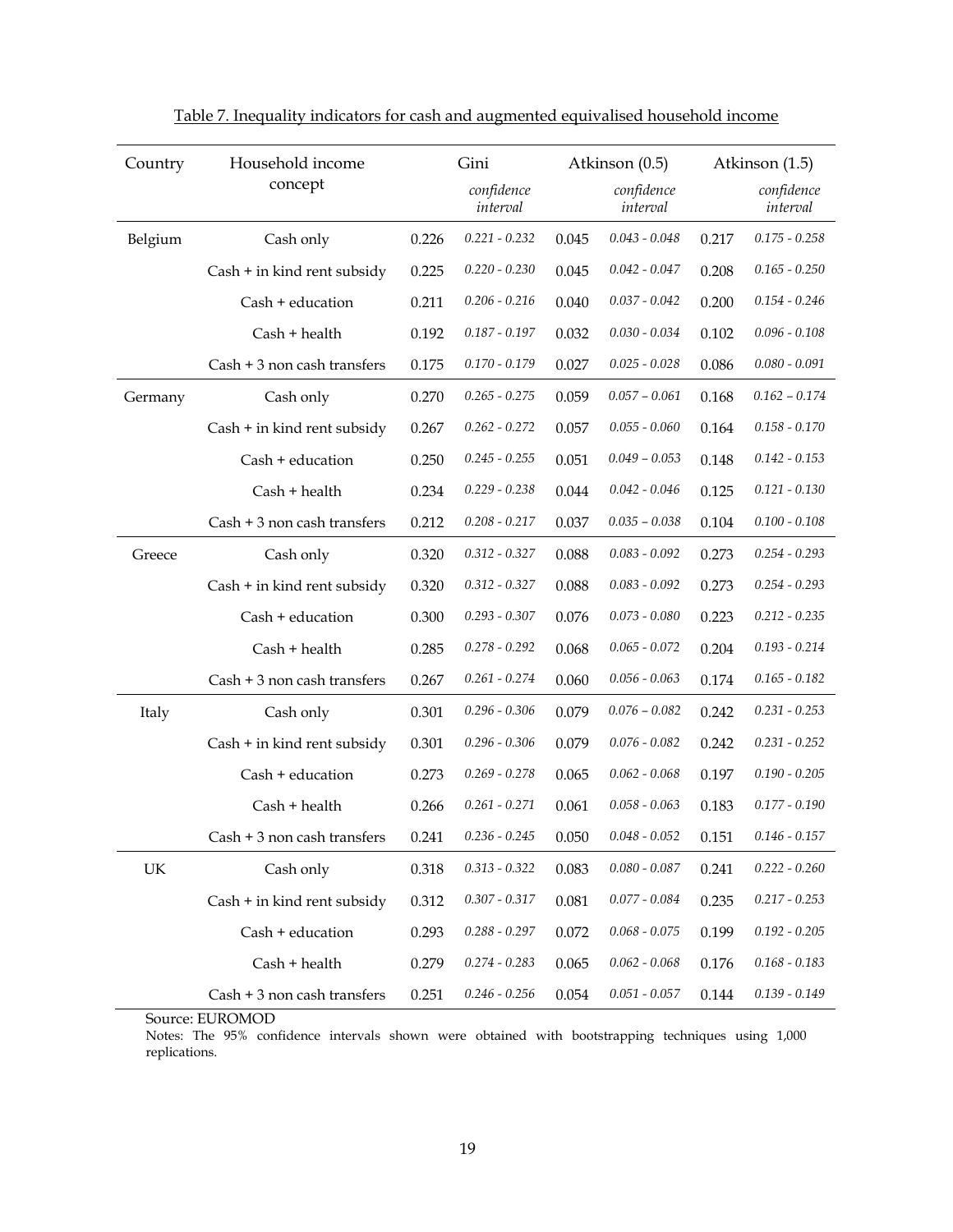These results are driven by a number of factors. First, in-kind public housing tends to be allocated to those most in need which is often households on lower cash incomes. Second, since the main beneficiaries of public education services (children) and public health care services (elderly) are disproportionately located in the lower half of the income distribution, such transfers also reduce inequality. Third, since private education students who do not benefit from public education are far more likely to be found in richer households, such households experience a decline in their income share as we move from the monetary to the augmented income distribution.13 Nevertheless, it should be noted that even if all population members were receiving exactly the same transfers from the state, due to the scale invariance property of the inequality indices,  $14$  measured inequality would decline.

Finally, we consider the effect of the inclusion of public transfers in kind in the concept of resources on the risk of poverty, as measured using the proportion of the population with equivalised income below 60 percent of the median. Table 8 contrasts the effect of using the standard cash measure of disposable income with that using income augmented by non cash transfers. The approach adopted is explicitly relative and the poverty threshold is recalculated for each income concept under analysis. It is worth noting that adding non cash income increases the median (and hence the threshold) by most in Belgium (31 percent), slightly less in Germany (30 percent), less in Italy and the UK (29 percent and 28 percent, respectively) and substantially less in Greece (22 percent). However, as clearly demonstrated in Table 8, the proportion of people below the relevant threshold is much lower in all countries, when using the augmented income measure. The effect is strongest in the UK where the "poverty" rate is reduced by more than a half and least strong in Greece where it is, nevertheless, reduced by a third. In all countries the reduction in the proportions of people in households with income below the thresholds is larger for children and older people. This is not surprising since the incidence of public spending for education and health care, respectively, is particularly concentrated on these two groups. The proportions of children below the threshold using the augmented measure are just a little over one quarter of those using the cash measure in Belgium and the UK and only one third of the elderly below the cash income threshold remain below the augmented income threshold in

-

 $13$  A similar argument can be made with respect to private health care insurance that may substitute public health care services.

<sup>14 .</sup>According to this principle the level of inequality remains unaffected by proportional changes in the incomes of the population members but declines as a result of equal additions to these incomes. If absolute inequality indices were used instead of relative ones, then inequality would have remained unaffected by equal additions to each individual's income (but at the cost of deriving different values of the inequality index every time we were using a different income metric.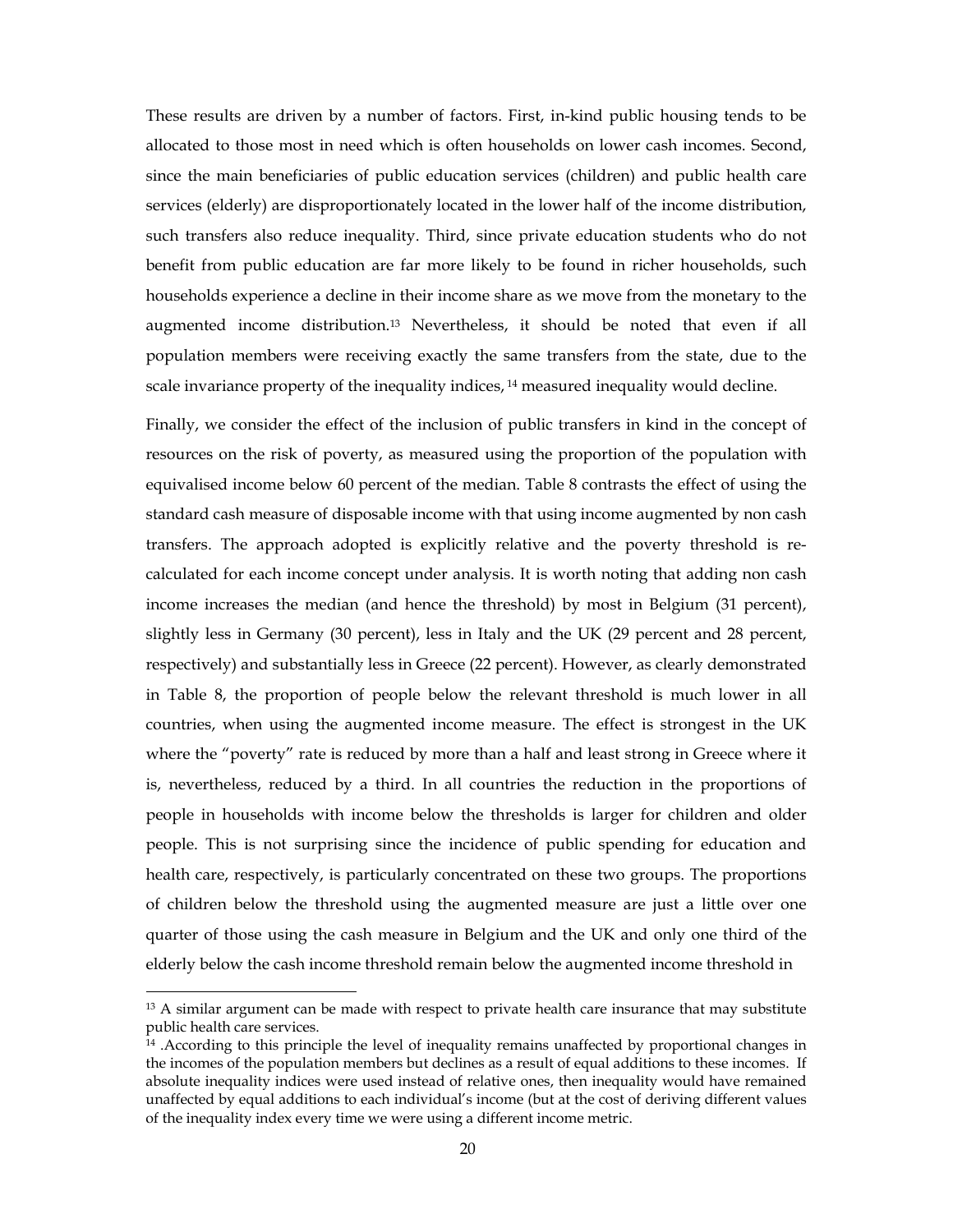| Country | Household       |      | Overall                |      | Children               | Elderly |                        |
|---------|-----------------|------|------------------------|------|------------------------|---------|------------------------|
|         | income concept  |      | confidence<br>interval |      | confidence<br>interval |         | confidence<br>interval |
| Belgium | Cash            | 10.3 | $9.4 - 11.2$           | 10.5 | $8.9 - 12.2$           | 19.0    | $16.7 - 21.3$          |
|         | Cash + non cash | 5.4  | $4.8 - 6.0$            | 3.0  | $2.2 - 3.8$            | 6.2     | $4.8 - 7.7$            |
| Germany | Cash            | 13.0 | $12.1 - 13.9$          | 15.9 | $13.8 - 17.9$          | 16.0    | $14.0 - 18.0$          |
|         | Cash + non cash | 6.9  | $6.2 - 7.5$            | 6.4  | $4.9 - 7.9$            | 5.5     | $4.4 - 6.6$            |
| Greece  | Cash            | 18.9 | $17.8 - 20.0$          | 21.8 | $19.7 - 23.9$          | 25.1    | $23.1 - 27.2$          |
|         | Cash + non cash | 12.7 | $11.7 - 13.7$          | 12.7 | $10.9 - 14.4$          | 15.1    | $13.3 - 16.9$          |
| Italy   | Cash            | 17.6 | $16.9 - 18.2$          | 23.4 | $22.0 - 24.8$          | 16.4    | $15.3 - 17.5$          |
|         | Cash + non cash | 11.1 | $10.6 - 11.6$          | 10.6 | $9.6 - 11.6$           | 7.7     | $7.0 - 8.3$            |
| UK.     | Cash            | 16.5 | $15.9 - 17.1$          | 19.5 | $18.4 - 20.6$          | 23.0    | $21.8 - 24.1$          |
|         | Cash + non cash | 8.1  | $7.7 - 8.4$            | 5.2  | $4.7 - 5.7$            | 6.4     | $5.5 - 7.3$            |

| Table 8. Percentage of population groups with equivalised household disposable (cash) |
|---------------------------------------------------------------------------------------|
| income and augmented (cash + non cash) income less than 60 percent of the median      |
| (poverty rates)                                                                       |

Source: EUROMOD

Notes: Incomes are equivalised using the modified OECD scale and median incomes are calculated across individuals using the income concept under analysis. Children are defined as persons aged 17 or below, elderly are defined as persons aged 65 or above. The 95% confidence intervals shown were obtained with bootstrapping techniques using 1,000 replications.

Belgium, Germany and the UK. As in the case of inequality, no statistically significant reranking of the countries is observed regarding their aggregate poverty rate when the public non cash incomes are included in the concept of resources. However, some re-ranking of countries is evident for the poverty risk of children and, particularly, the elderly.

However, it is doubtful whether these results should be interpreted as having bearing on the assessment of poverty or inequality from a welfare perspective. They are mainly of interest because they show the scale of non cash incomes relative to cash incomes, without taking into account the needs of individuals for health care or education. The next section attempts to address this issue.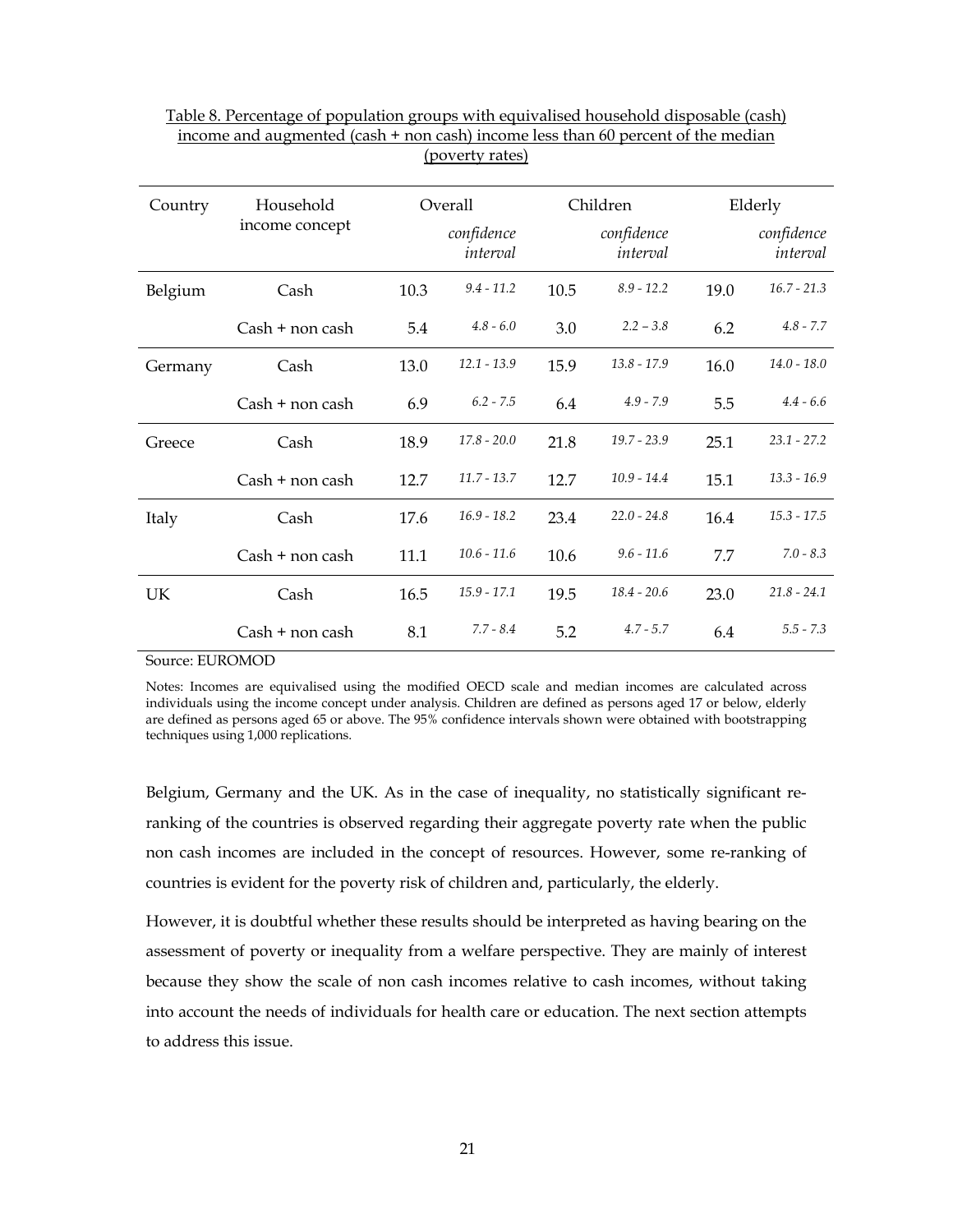#### **Welfare interpretation and equivalence scales**

The practice adopted in the analysis so far is in line with most studies found in the relevant empirical literature, in the sense that the same equivalence scales are used to construct the distribution of augmented income as well as for the distribution of disposable income. This may be problematic, particularly in the case of public education and public health care where needs are characterized by strong life-cycle patterns. The reason is that the equivalence scales used to measure inequality in disposable income are "conditional" on the existence of free public education and free public health care (Pollak and Wales, 1979; Blundell and Lewbel, 1991). By introducing the latter in the concept of resources in the augmented income distribution, we treat them like private commodities that households must pay for in order to obtain them. Therefore, the equivalence scales should be modified accordingly.

This is not an easy task. Both education and health care have some rather unique characteristics. Their consumption is absolutely necessary for the individuals involved and it does not involve any economies of scale at the household level. Needs for education and health care are likely to vary far more with individual characteristics such as age rather than with income. At the limit, we can adopt a "fixed cost" approach, assuming that the needs of the recipients of these services are equal to a specific sum of money. For example, we could assume that the per capita amounts spent by the state for age-specific population groups on public education and public health care depict accurately the corresponding needs of these groups. Then, the re-calculation of equivalence scales is straightforward.

Assuming that *y* is household disposable income, *k* is the total amount of extra needs of the household members for health and education, *e* the OECD scale and *e'* the new scale, the following should be valid for the household to remain in the same welfare level:

$$
\frac{y}{e} = \frac{y + k}{e'}\tag{1}
$$

and *e'* should be equal to

$$
e' = \frac{e(y+k)}{y} \tag{2}
$$

Naturally, there will be no single equivalence scale for households with identical composition – the scale will be higher (smaller economies of scale) in poorer households and lower (larger economies of scale) in better-off households. This is an old postulate of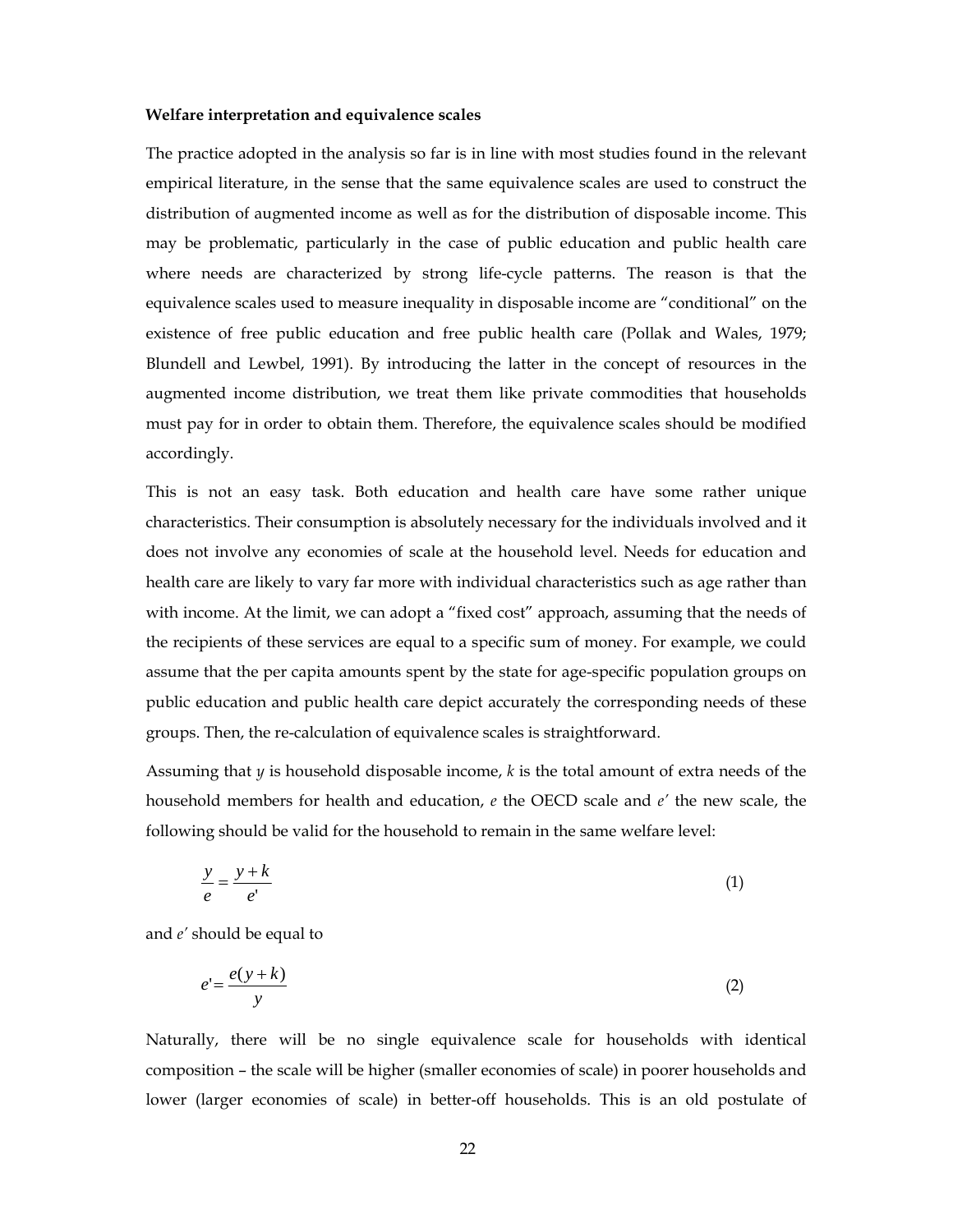equivalence scales theory that was long abandoned in favour of simplicity and transparency (for comparative and policy purposes).15

In democratic societies *k* and the size of the corresponding public provision is determined through various forms of negotiation at several levels. It is not cast in stone and may be affected by numerous factors such as the demographic composition of the population or short- versus long-term considerations. Therefore, there is room for sensitivity analysis, using alternative values of *k* for specific services (education, health care) and population (age) groups.

As an illustration of the implications of this approach, in Table 9 we exploit cross-country spending variations in EU15 and adjust *k* accordingly. In each country the value of *k* used in the equivalence scales is adjusted in order to be equal as a share of GDP per capita to the EU15 unweighted average public spending for the corresponding educational level (primary, secondary, tertiary) and health care spending per age group (18 age groups). Therefore, for each household with *n* members (*i=1,…,n*) with different characteristics (such as age) the needs for education and health care are assumed to be:

$$
k = \sum_{i=1}^{n} \left[ k_{ENi} \frac{S_{EEUi}}{S_{ENi}} + k_{HNi} \frac{S_{HEUi}}{S_{HNi}} \right]
$$
 (3)

where  $k_{ENi}$  and  $k_{HNi}$  are, respectively, national spending for public education and public health care for persons with characteristics *i*, *SENi* and *SHNi* are national spending figures for public education and public health care expressed as a share of the country's GDP per capita (i.e. they are equal to  $k_{ENi}/GDP_{pCN}$  and  $k_{EHi}/GDP_{pCN}$ , respectively) and  $S_{EEUi}$  and  $S_{HEUi}$  are the corresponding (unweighted) averages for EU15.16

Table 9 reports proportional changes in inequality indices when public education, health care and housing services are included in the concept of resources. Two alternative assumptions are used about which age groups have education needs. First (scenario 1), it is assumed that only people in age groups for whom education is compulsory have educational needs. School leaving age varies in the five countries under consideration: 14.5 in Greece, 15 in Italy, 16 in the UK, 18 in Belgium and Germany [OECD (2006), Table C1.2].

-

<sup>15</sup> In case household disposable income is zero, *e'* cannot be uniquely determined and, hence, calculating equivalised augmented income not possible (where it is non-zero due to  $k \neq 0$ ). Therefore, we have excluded such households from the sample for the following calculations. In each country, the share of such households was less than 0.5 percent.

<sup>&</sup>lt;sup>16</sup> The education expenditures are taken from OECD (2006) and the health expenditures from the OECD SOCX database. See Appendix tables A1 and A2 which show how national expenditures differ from the EU15 mean, by group (age and education level) as well as on average.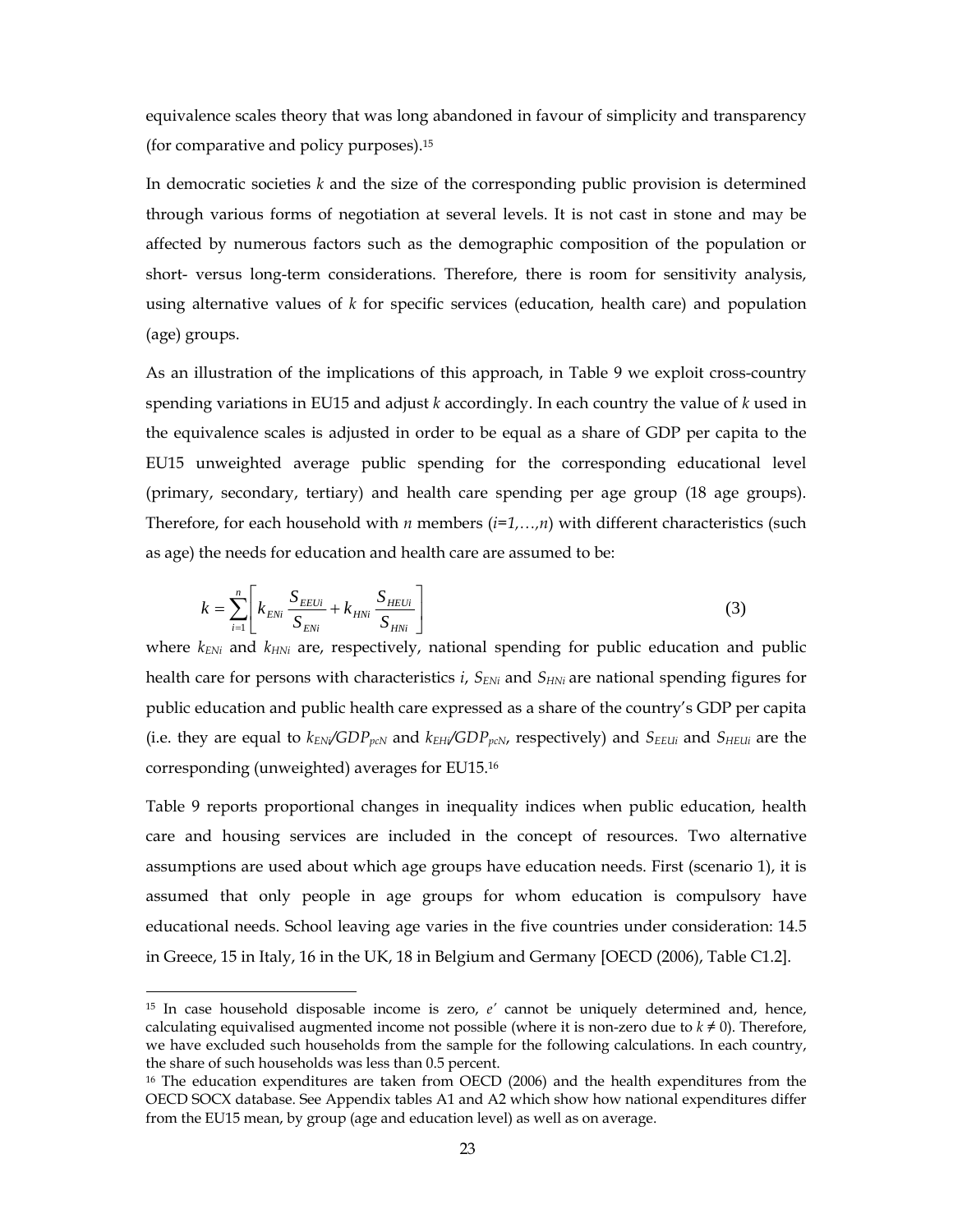| Country | Equivalence<br>scale | Gini     | Atkinson<br>(0.5) | Atkinson<br>(1.5) |
|---------|----------------------|----------|-------------------|-------------------|
| Belgium | <b>Baseline</b>      | $-22.8$  | $-40.8$           | $-63.3$           |
|         | Scenario 1           | $(-0.3)$ | $-1.1$            | $(-2.1)$          |
|         | Scenario 2           | 0.2      | 0.3               | $(-0.3)$          |
| Germany | <b>Baseline</b>      | $-21.3$  | $-37.2$           | $-38.1$           |
|         | Scenario 1           | $-4.0$   | $-7.9$            | $-8.5$            |
|         | Scenario 2           | $-2.4$   | $-4.6$            | $-4.9$            |
| Greece  | <b>Baseline</b>      | $-16.5$  | $-31.4$           | $-39.6$           |
|         | Scenario 1           | 1.5      | 3.1               | 3.6               |
|         | Scenario 2           | 3.1      | 6.3               | 6.7               |
| Italy   | <b>Baseline</b>      | $-20.3$  | $-36.6$           | $-42.9$           |
|         | Scenario 1           | $-2.2$   | $-4.3$            | $-4.8$            |
|         | Scenario 2           | $-0.7$   | $-1.2$            | $-1.3$            |
| UK      | <b>Baseline</b>      | $-21.0$  | $-35.3$           | $-41.3$           |
|         | Scenario 1           | $-2.0$   | $-3.9$            | $-7.6$            |
|         | Scenario 2           | $-1.1$   | $-2.1$            | $-2.3$            |

Table 9. Proportional changes in inequality indices as a result of non cash public transfers in the fields of housing, education and health care using alternative equivalence scales

Source: EUROMOD

Notes: Changes in inequality are significantly different from zero at the 95% level except where the estimate is shown in brackets, i.e. for Belgium under scenario 1 (Gini and  $A(1.5)$ ) and scenario 2 ( $A(1.5)$ ). Confidence intervals were obtained with bootstrapping techniques using 1,000 replications.

Scenario 1: only people in compulsory education age groups have education needs

Scenario 2: all students have education needs

All people below these age thresholds and above the compulsory primary education enrolment age are considered to have educational needs (including those who do not receive any public transfers like private education students), while the rest of the students in noncompulsory stages of the education system may receive public transfers but are assumed not to have the corresponding needs. Scenario 2 assumes that all students have needs for education services, irrespective of their educational level.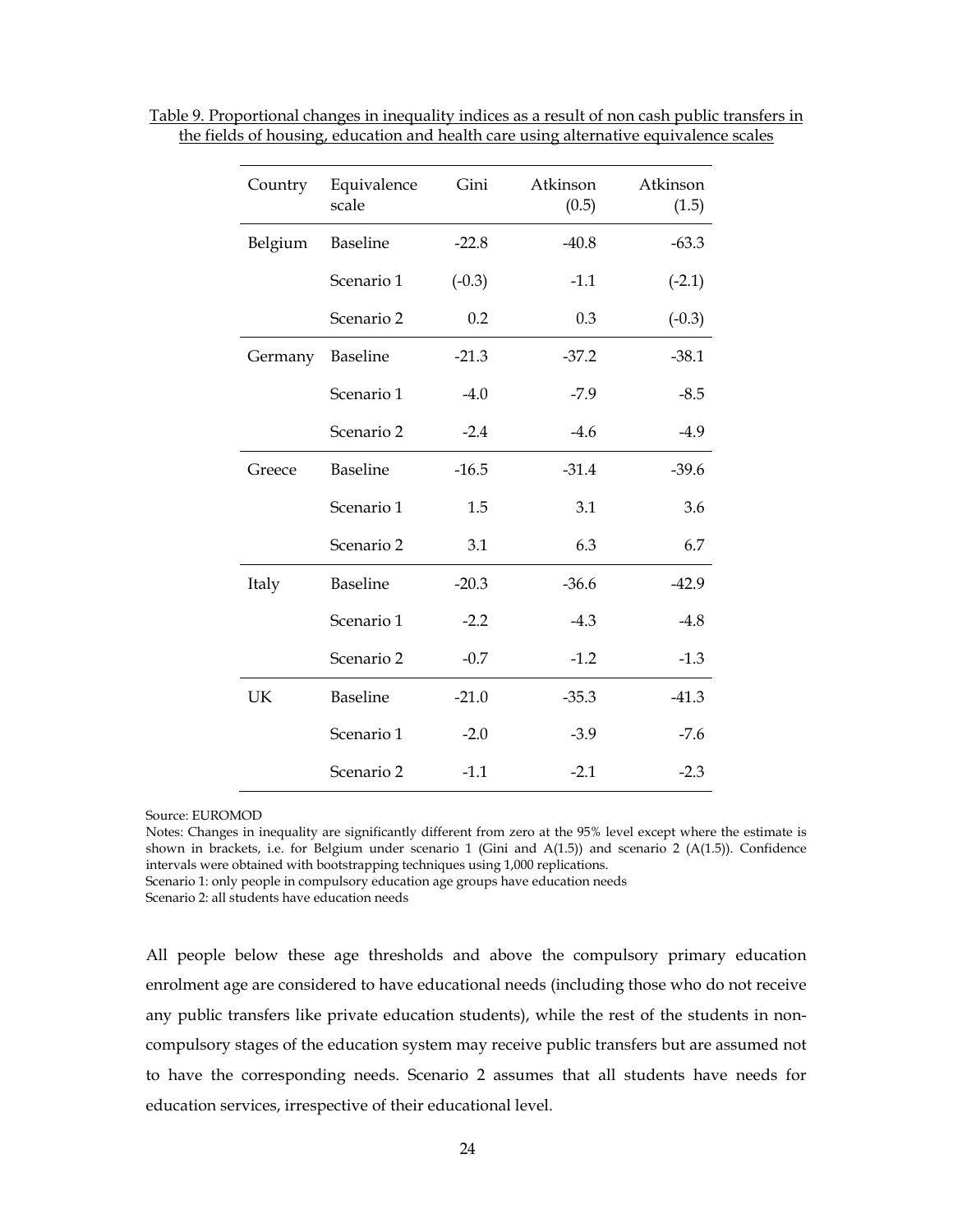The first row in each country panel of the table ("Baseline") reports the proportional changes of the inequality indices between the estimates derived from the distribution of disposable income and the same distribution augmented by the value of in kind public education, health care and housing services using the modified OECD scales, as shown in Table 7. The impact of the transfers appears to be very large. In the next two lines, the distribution of equivalised income is derived using the equivalence scales in (2) and the proportional changes from the baseline distribution (distribution of equivalised disposable income using the modified OECD equivalence scales) are reported. This time, the changes appear to be modest, although statistically significant (except some indicators for Belgium). They are inequality-reducing in most cases, except in Greece. In the first scenario the decline is due to the transfers to households with members in the non-compulsory stages of education (who are assumed to receive transfers in kind without having corresponding needs), to the needs of private education students (who are not receiving public transfers), to the effects of public housing subsidies and to differences in the national levels of spending on health and education (included in income) and those at the EU average (providing our illustrative measure of needs). These factors are on balance inequality-reducing especially in Germany but also in Italy and the UK, and particularly when using inequality indices sensitive to changes close to the bottom of the distribution, such as Atkinson (1.5). In the second scenario all students and people of compulsory school age are considered to have education needs. In this case the net effect on inequality is negligible in most cases, with small but significant reductions remaining in Germany, Belgium and the UK. In Greece, on the other hand, the increase in inequality becomes larger in scenario 2 than in scenario 1. If alternative values of *k* are employed, for example by taking the EU minimum or maximum shares of spending for public education and health care as the yardstick with which to measure needs, then the net effects on inequality is scaled accordingly. Lower values attributed to needs result in larger net reductions in inequality than those shown in Table 9. This is due to lower new equivalence scales for households with education or health transfers and, hence, higher equivalised augmented incomes. Given the location of such households in the income distribution, the overall result is then a further decrease in income inequality. Higher values result in smaller reductions or, indeed, increases in inequality.

We believe that the approach outlined above can contribute to a better understanding of the distributional effects of non cash public transfers. At this stage it may still be relatively crude but can be improved in several ways. The two most promising avenues are likely to be in the direction of uncovering variations in the quality of services directed to particular segments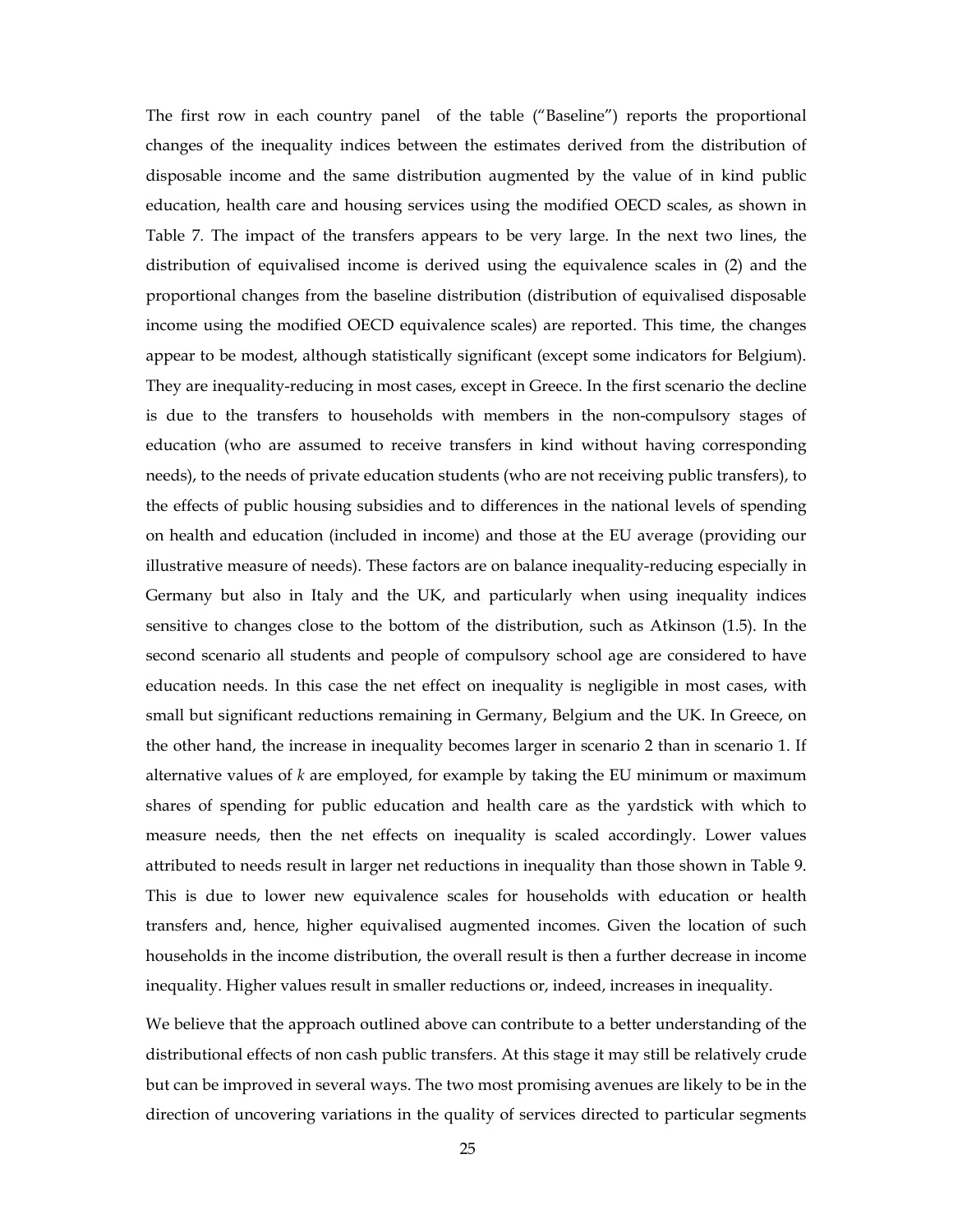of the population and the identification of systematic under- or over- users of such services. For example, in countries with federal rather than national education or health systems it may be possible to identify regions with higher spending per capita (provided there is evidence that the higher spending is translated in higher quality of services). In the case of education we can identify people who do not use public services and we can bring preprimary education into the picture. In the case of health care we can differentiate between males and females, identify private health insurance holders who may systematically underuse the public health care system or groups that make excessive use of public services (Le Grand and Winter, 1985). Likewise, we can also identify people with disabilities or chronic illness whose needs are likely to be higher than the rest of the population. Finally, *k* may be made to vary with *y*, albeit less slowly than the conventional equivalence scales assume.

#### **Conclusions**

Standard microeconomic theory suggests that cash transfers are superior to non cash transfers, since using cash transfers individuals may be able to allocate their budgets to commodities freely, so as to maximize their welfare. However, there are many theoretical arguments in favor of transfers in kind (Thurow (1974), Nelson (1987), Currie and Gahvari (2008)), in practice governments use them extensively and, as Knetsch (1995) points out, in many circumstances people seem to prefer non cash to cash transfers of equal value. Non cash benefits in the form of publicly provided education, health and housing subsidies together make up an important supplement to cash incomes in Europe, and in particular in the five countries that we consider. Nevertheless even in combination they are smaller in size, on average, than cash benefits.

Non cash benefits add a larger proportion to the resources available to households with low disposable incomes than they do to households with high income. Their absolute size also tends to be larger for households with low cash incomes. To the extent that the size and incidence of these non cash incomes differ across countries it is important that they are accounted for – or considered in some way – in cross-national comparisons of income inequality and poverty. Among the countries we consider the differences in size and distributional effect are small, relative to those we would observe if we compared EU countries with the US or other developed countries outside Europe. However, there are important differences, which can be summarised as follows. Firstly, public housing subsidies, while relatively small in magnitude and almost non-existent in some countries, nonetheless add 1 percent to cash disposable incomes as a whole in the UK and somewhat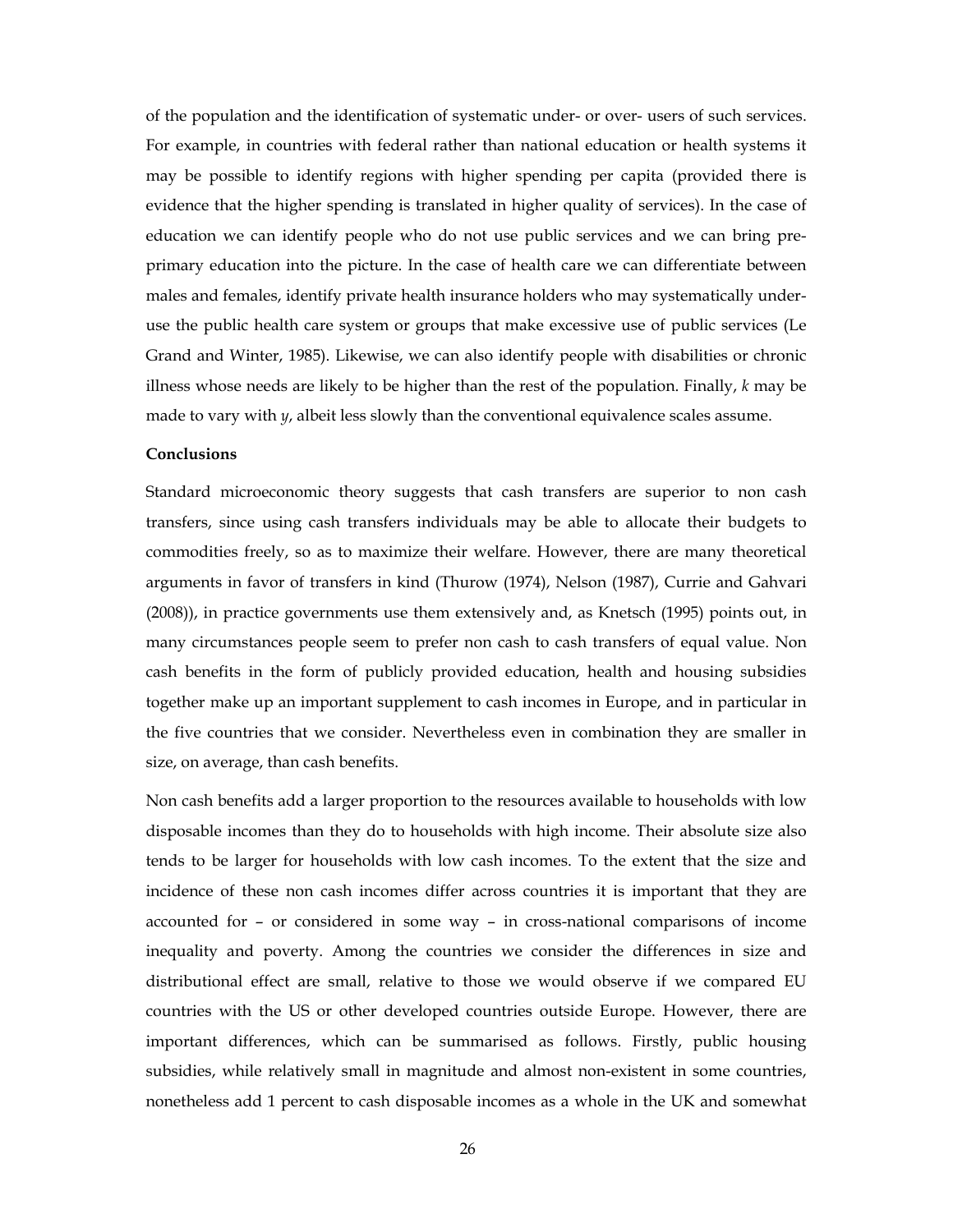less than this in Germany. The aggregate effect of public education ranges from 6 percent of disposable income in Greece and Germany to 10 percent in Belgium and for health the range is between 12 percent in Greece and 17 percent in Belgium and Germany. Given the differences in scale of spending, the distributional effect is quite similar in all five countries, but with education having a somewhat more pronounced effect on inequality measures in Italy than in other countries, and public health care having a larger effect in Belgium.

Comparisons with the US would be very interesting. The evidence in Marical et al. (2006) suggests that US public expenditure for non cash transfers as a share of GDP is lower than in all countries considered here, apart from Greece. Moreover, the ratio of non cash to cash public transfers is substantially higher in the US than in any of the countries included in our analysis, reflecting the relatively more limited role of public cash transfers in the US. At the same time, the share of private health expenditure is substantially higher in the US than in the EU and the role of social housing is quite limited. Nevertheless, both health care and social housing seem to be better targeted towards the poor in the US than in EU countries (this is particularly so in the case of the elderly; see Smeeding, 1986). Using simpler techniques than those employed in this paper, Marical et al. (2006) conclude that even though non cash transfers reduce inequality more in the US than in Europe, their inclusion in the concept of resources still leaves the US at a level of inequality higher than that of almost all EU countries (see, also, Garfinkel et al, 2006).

Two further points remain. First, it is doubtful whether results derived using the standard approach in the field of static incidence analysis can have a straightforward welfare interpretation. Using this approach we incorporate the value of the public services in the concept of household resources but ignore the problem of extra needs of public services recipients. Once these needs are taken into account with appropriate changes in the household equivalence scales used in the analysis, the distributional effects of non cash transfers appear to be far more modest and, under particular circumstances may even appear to increase inequality.

Secondly, the practical lessons from this comparative empirical exercise should not be forgotten. The results presented in this paper are as comparable as possible but there are nevertheless some factors that may apply in different ways across countries and these should not only be borne in mind but also provide the basis for future improvements in data and methods for the type of exercise we have carried out. Publicly provided education, health care and housing are organised differently across countries and common analytical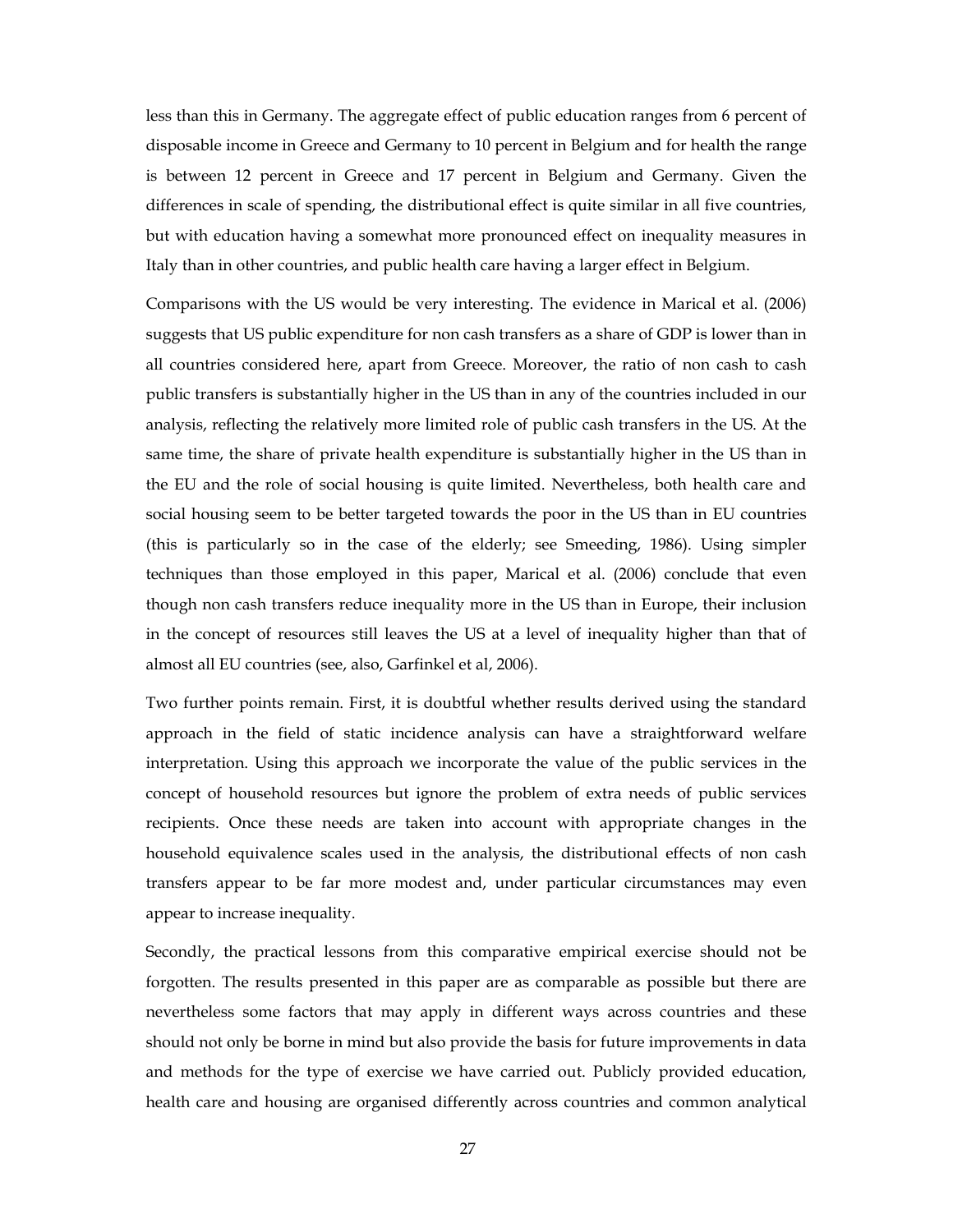choices – for example in the inclusion or otherwise of pre-primary education or tertiary students living on their own – have different implications across countries. Furthermore, the available comparable data on spending by sub-group (e.g. pupils by sub-level of education or healthcare by gender) may be insufficient to capture differential levels of spending that may be important in some countries but not in others. Micro-data from income surveys may not carry enough information about the use of private alternatives to public services (or copayments) for the private components of spending to be captured properly. Again, the importance of these will vary with national context. While we believe that we have made a contribution to the comparative evidence on the distributional effects of non cash benefits, many challenges remain.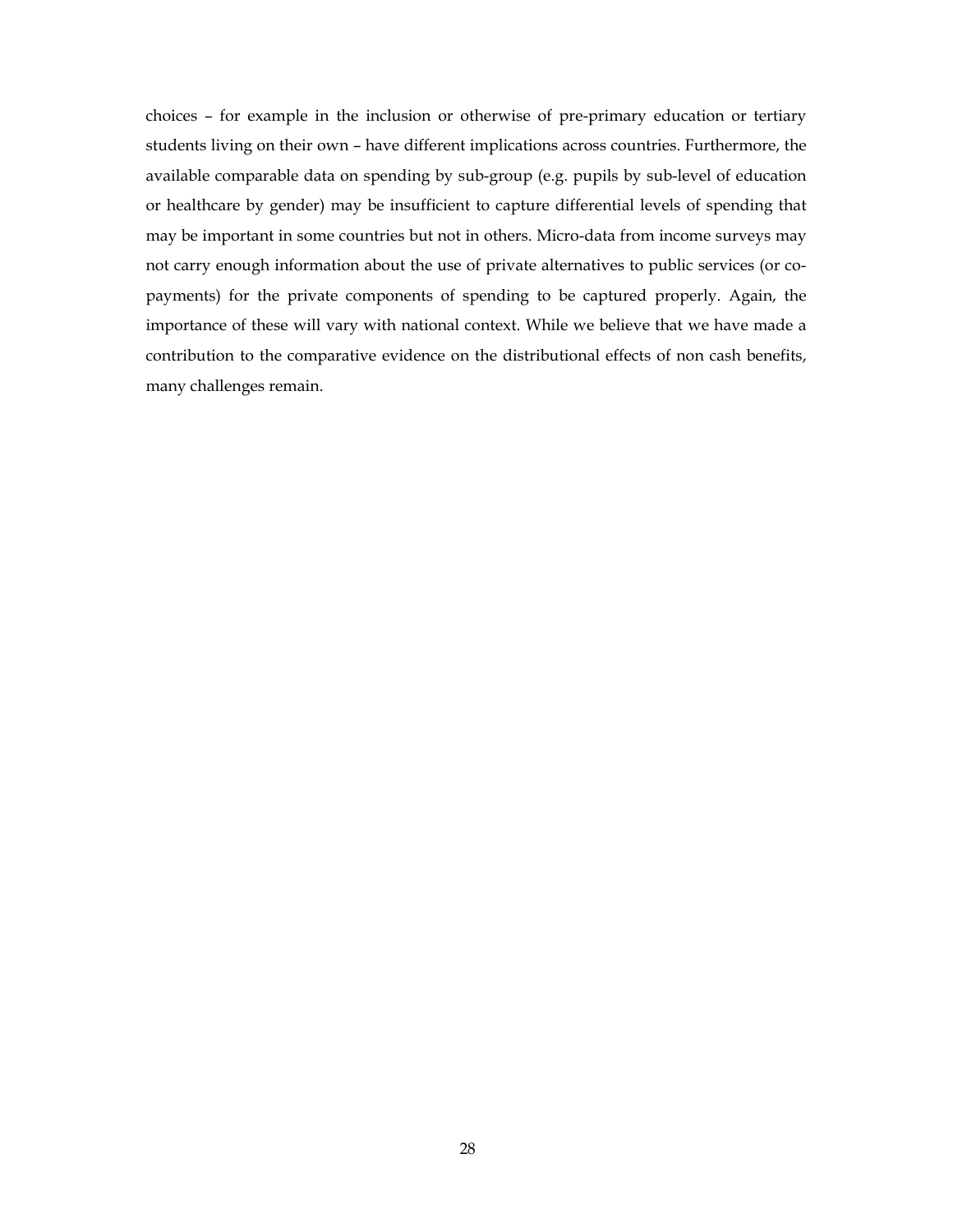#### **References**

- Aaberge, R. & Langørgen, A. (2006). Measuring the Benefits from Public Services: The Effects of Local Government Spending on the Distribution of Income in Norway. Review of Income and Wealth, 52 (1), 61-83.
- Afonso, A. & St. Aubyn, M. (2005). Non-parametric approaches to education and health efficiency in OECD countries. Journal of Applied Economics 8(2), 227-246.
- Afonso, A., Schuknecht, L. & Tanzi, V. (2005). Public sector efficiency: An international comparison. Public Choice, 123, 321–347.
- Antoninis, M. & Tsakloglou, P. (2001). Who benefits from public education in Greece? Evidence and policy implications. Education Economics 9, 197-222.
- Berloffa, G., Brugiavini, A. & Rizzi, D. (2006). Health, Welfare and Inequality. University Ca' Foscari of Venice, Dept. of Economics Research Paper Series No. 41/06.
- Blundell, R. & Lewbel, A. (1991). The information content of equivalence scales, Journal of Econometrics, 50, 49-68.
- Borsch-Supan, A. & Reil-Held, A. (2001). How Much is Transfer and How Much is Insurance in a Pay-as-you-go System? The German Case. Scandinavian Journal of Economics, 103, 505-524.
- Callan, T., Smeeding, T. & Tsakloglou, P. (2007). Distributional effects of public education transfers in seven European countries AIM-AP report, http://www.iser.essex.ac.uk/files/msu/emod/aim-ap/deliverables/AIM-AP1.2.pdf
- Carone, G., Costello, D., Diez Guardia, N., Mourre, G., Przywara, B. & Salomaki, A. (2005). The economic impact of ageing populations in the EU25 Member States. European Economy 236.
- Caussat, L., Le Minez, S. & Raynaud, D. (2005). L'assurance-maladie contribue-t-elle à redistribuer les revenus? Drees, Dossiers solidarité et santé – Études sur les dépenses de santé, La Documentation Francaise, Paris.
- Costello, D. & Bains, M. (2001), Budgetary challenges posed by ageing populations. Directorate General for Economic and Financial Affairs of the European Commission, Economic Policy Committee Document EPC/ECFIN/655/01-EN final.
- Currie, J. & Gahvari, F. (2008). Transfers in Cash and In-Kind: Theory Meets the Data, Journal of Economic Literature, 46(2), 333–383.
- Esping-Andersen, G. (1990). The three worlds of welfare capitalism. New Jersey: Princeton University Press.
- Evandrou, M., Falkingham, J., Hills, J. & Le Grand, J. (1993). Welfare benefits in kind and income distribution. Fiscal Studies, 14 (1), 57-76.
- Ferrera, M. (1996). The 'Southern model' of welfare in Social Europe. Journal of European Social Policy, 6, 17-37.
- Frick, J. R. & Grabka, M. M. (2003). Imputed Rent and Income Inequality: A Decomposition Analysis for the U.K., West Germany, and the USA. Review of Income and Wealth, 49(4), 513-537.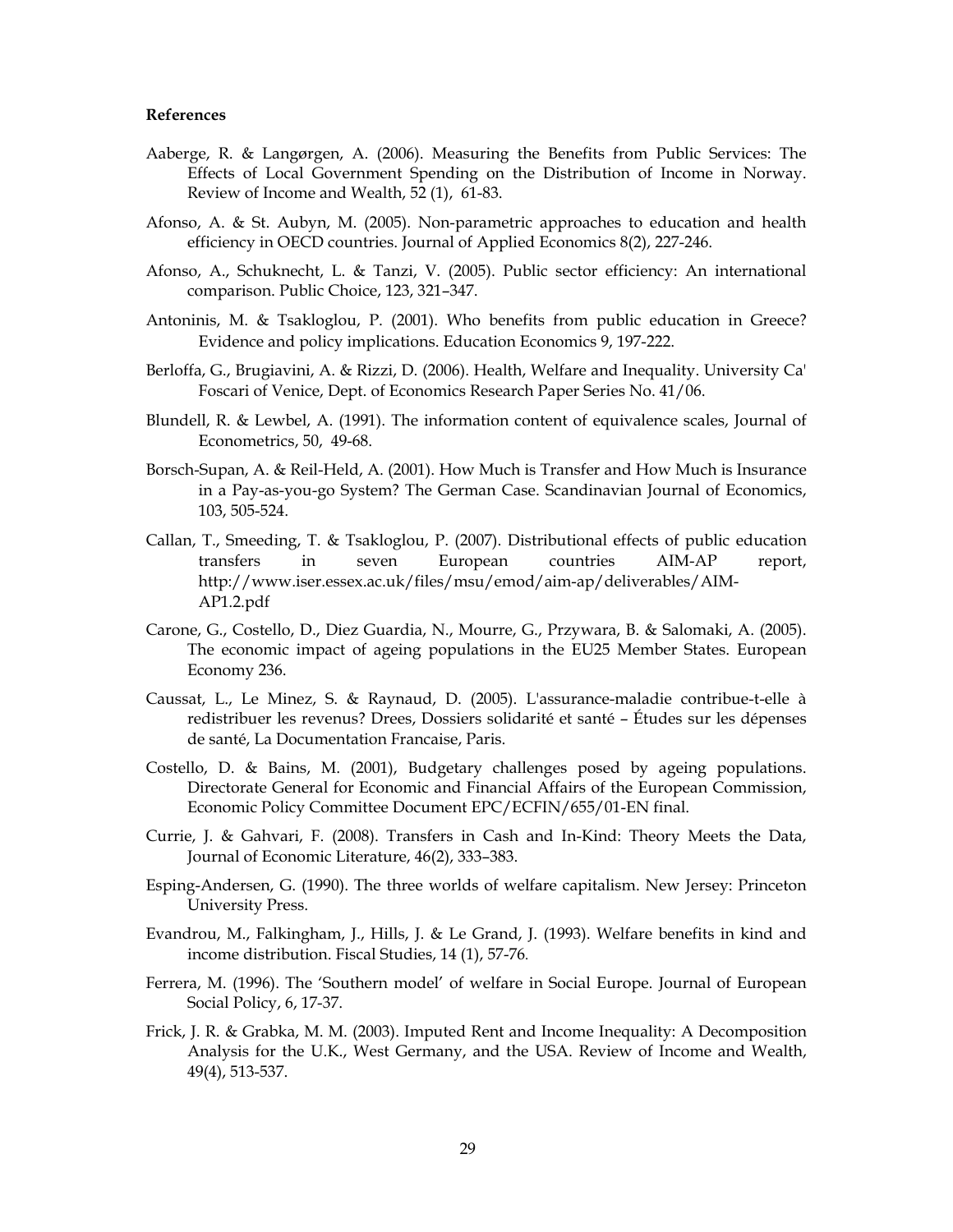- Frick, J.R., Grabka, M.M, Smeeding, T.M. & Tsakloglou, P. (2008). Distributional effects of imputed rents in seven European countries. AIM-AP report http://www.iser.essex.ac.uk/files/msu/emod/aim-ap/deliverables/AIM-AP1.1.pdf
- Garfinkel, I., Rainwater, L., & Smeeding, T.M. (2006). A Reexamination of Welfare State and Inequality in Rich Nations: How In-Kind Transfers and Indirect Taxes Change the Story. Journal of Policy Analysis and Management, 25, 855-919.
- Harding, A., Lloyd, R. & Warren, N. (2006). Moving beyond traditional cash measures of economic well-being: including indirect benefits and indirect taxes. National Centre for Social and Economic Modelling, Discussion Paper no. 61, University of Canberra.
- Hernández-Quevado, C., Jones, A.M., López-Nicolás, A. & Rice, N. (2006). Socio-economic inequalities in health: A comparative longitudinal analysis using the European Community Household Panel. Social Science & Medicine, 63(5).
- Hugounenq, R. (1998). Les Consommations publiques et la redistribution: Le Cas de l'éducation. Document de travail, Conseil de l'emploi, des revenus et de la cohésion sociale (CERC), Paris.
- James, E. & Benjamin, G. (1987). Educational distribution and income redistribution through education in Japan. Journal of Human Resources, 22, 469-489.
- Jones, A. & O'Donnell, O. (1995). Equivalence scales and the costs of disability. Journal of Public Economics, 56, 273-289.
- Jones, F., Annan, D. & Shah, S. (2008). The redistribution of household income, 1997 to 2006/7. Economic and Labour Market Review 2(12), Office of National Statistics, London.
- Klavus, J. (1999). Health care and economic well-being: Estimating equivalence scales for public health care utilization. Health Economics, 8, 613-625.
- Knetsch, J.L. (1995). Assumptions, behavioural findings and policy analysis. Journal of Policy Analysis and Management, 14(1), 68-78.
- Lampman, R.J. (1984). Social Welfare Spending. New York: Academic Press.
- Le Grand, J. & Winter, D. (1985). The middle classes and the welfare state under Conservative and Labour governments. Journal of Public Policy, 6, 399-430.
- Lietz, C. & Mantovani, D. (2007). A Short Introduction to EUROMOD: An Integrated European Tax-Benefit Model. In O. Bargain (Ed.), Micro-simulation in action: Policy analysis in Europe using EUROMOD. Research in Labor Economics, Vol. 25. Elsevier.
- Marical, F., Mira d'Ercole, M., Vaalavuo, M. & Verbist, G. (2006). Publicly-provided Services and the Distribution of Resources. OECD Social, Employment and Migration Working Paper No. 45, OECD, Paris.
- McLennan, W. (1996). The Effects of Government Benefits and Taxes on Household Income: 1993-94 Household Expenditure Survey Australia. Australian Bureau of Statistics Report No. 6537.0
- Nelson, R.R. (1987). Roles of Government in a Mixed Economy. Journal of Policy Analysis and Management, 6(4), 541-557.
- O'Higgins, M. & Ruggles, P. (1981). The distribution of public expenditures and taxes among households in the United Kingdom. Review of Income and Wealth, 27(3).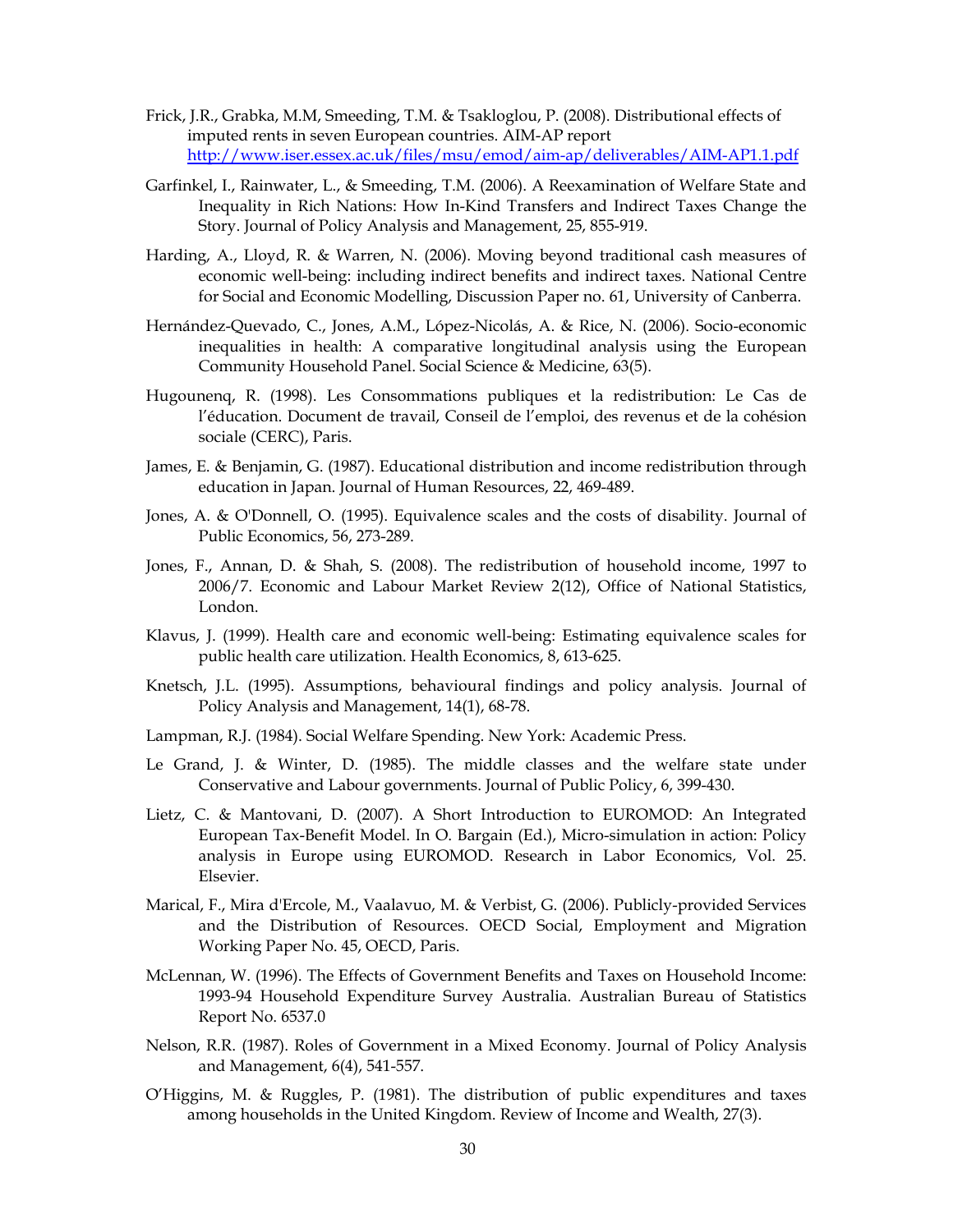- OECD, (2006). Education at a glance 2006. Paris: OECD.
- Pollak, R. & Wales, T. (1979). Welfare comparisons and equivalence scales. American Economic Review, 69 (Papers and Proceedings), 216-221.
- Radner, D.B. (1997). Noncash income, equivalence scales and the measurement of economic well-being. Review of Income and Wealth 43, 71-88.
- Rochet, J.C. (1991). Incentives, Redistribution and Welfare State. Geneva Papers of Risk and Social Insurance, 16, 143-165.
- Sefton, T. (2002). Recent Changes in the Distribution of the Social Wage,.CASE Paper No 62, Centre for Analysis of Social Exclusion, LSE.
- Smeeding, T.M. (1982). Alternative Methods for Valuing Selected In-Kind Transfer Benefits and Measuring Their Effect on Poverty. U.S. Bureau of Census Technical Paper No. 50. Washington, DC: U.S. Government Printing Office.
- Smeeding, T.M. (1986). Nonmoney Income and the Elderly: The Case of the 'Tweeners'. Journal of Policy Analysis and Management, 5(4), 707-724.
- Smeeding, T.M., Saunders, P., Coder, J., Jenkins, S.P., Fritzell, J. Hagenaars, A.J.M. Hauser, R. & Wolfson, M. (1993). Poverty, inequality and living standard impacts across seven nations: the effects of non-cash subsidies for health, education and housing. Review of Income and Wealth, 39, 229-256.
- Smeeding, T.M., Tsakloglou, P. & Verbist, G. (2008). Distributional effects of public health care transfers in seven European countries. AIM-AP report www.iser.essex.ac.uk/files/msu/emod/aim-ap/deliverables/AIM-AP1.3.pdf
- Steckmest, E. (1996). Noncash benefits and income distribution. LIS Working Paper No. 100, Luxembourg.
- Sutherland, H. (2007). EUROMOD: the tax-benefit microsimulation model for the European Union. In A. Gupta & A. Harding (Eds.), Modelling Our Future: population ageing, health and aged care, International Symposia in Economic Theory and Econometrics Vol 16, Elsevier 483-488.
- Ter Rele, H. (2007). Measuring the lifetime redistribution achieved by Dutch taxation, cash transfer and non-cash benefit programs. Review of Income and Wealth, 53, 335-362.
- Thurow, L.C. (1974). Cash versus in-kind transfers. American Economic Review, 64(2) (Papers and Proceedings), 190-195.
- Tsakloglou, P. & Antoninis, M. (1999). On the distributional impact of public education: evidence from Greece. Economics of Education Review, 18, 439-452.
- Wagstaff, A., van Doorslaer, E., van der Burg, H., Calonge, S., Christiansen, T., Citoni, G., Gerdtham, U.-G., Gerfin, M., Geurts, J., Gross, L., Hakinnen, U., Johnson, P., Klavus, J., Lachaud, C., Lauritsen, J., Leu, R., Nolan, B., Perano, E., Pereira, J., Propper, C., Puffer, F., Rochaix, L., Rodrıguez, M., Schellhorn, M., Sundberg, G. & Winkelhake, O. (1999). Equity in the finance of health care: some further international comparisons. Journal of Health Economics, 18, 263–290
- Whiteford, P. & Kennedy, S. (1995). Incomes and living standards of older people. Department of Social Security Research Report No 43, HMSO, London.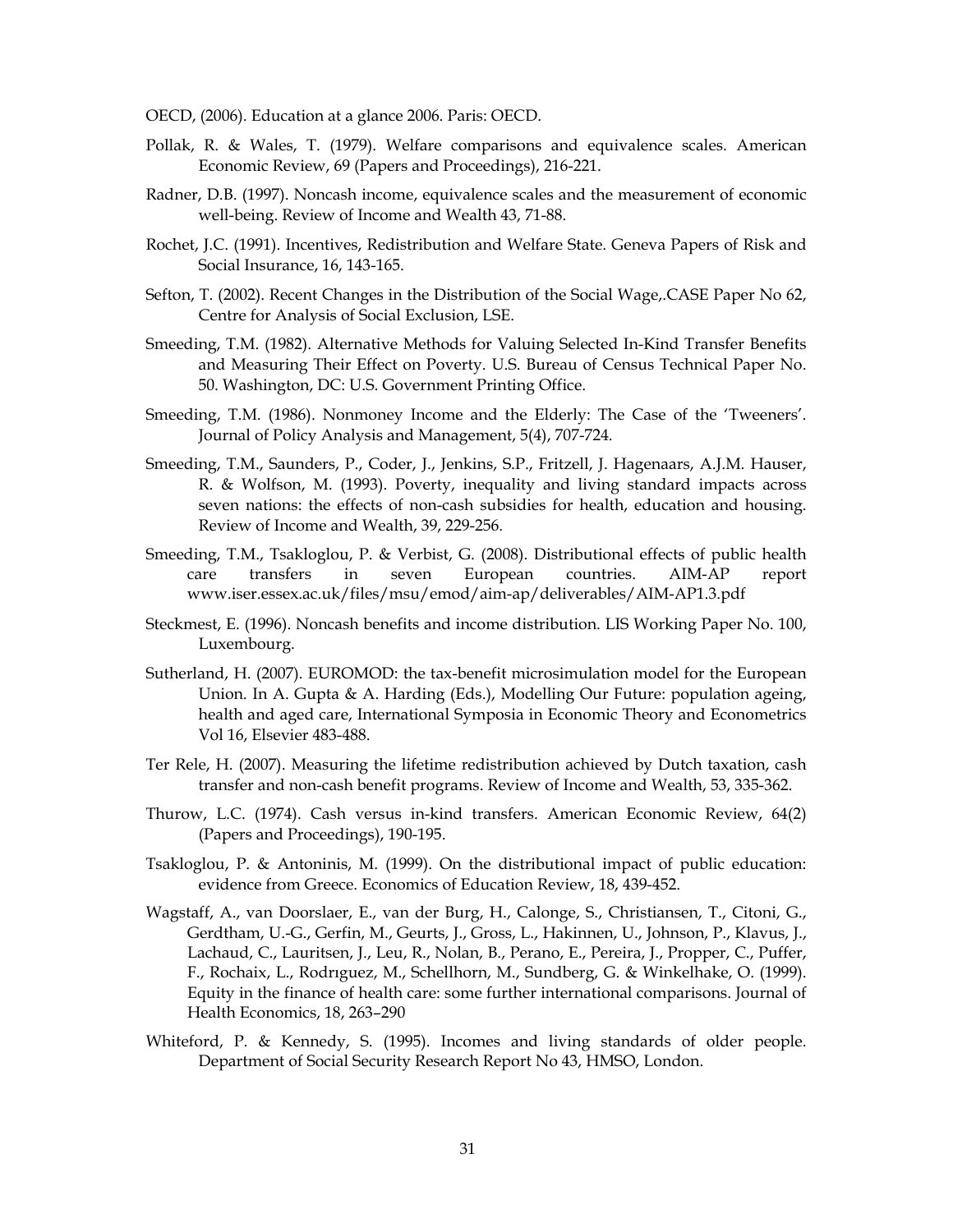- Willner, J. & Parker ,D. (2007). The Performance of Public and Private Enterprise under Conditions of Active and Passive Ownership and Competition and Monopoly. Journal of Economics, 90(3), 221-253.
- Wolff, E. & Zacharias, A. (2006). An overall assessment of the distributional consequences of government spending and taxation in the United States, 1989 and 2000. In D. Papadimitriou (Ed.), The Distributional Effects of Government Spending and Taxation, New York: Palgrave/Macmillan, 15-68.
- Zaidi, A. & Burchardt, T. (2005). Comparing incomes when needs differ: Equivalization for the extra costs of disability in the UK. Review of Income and Wealth, 51 89-114.